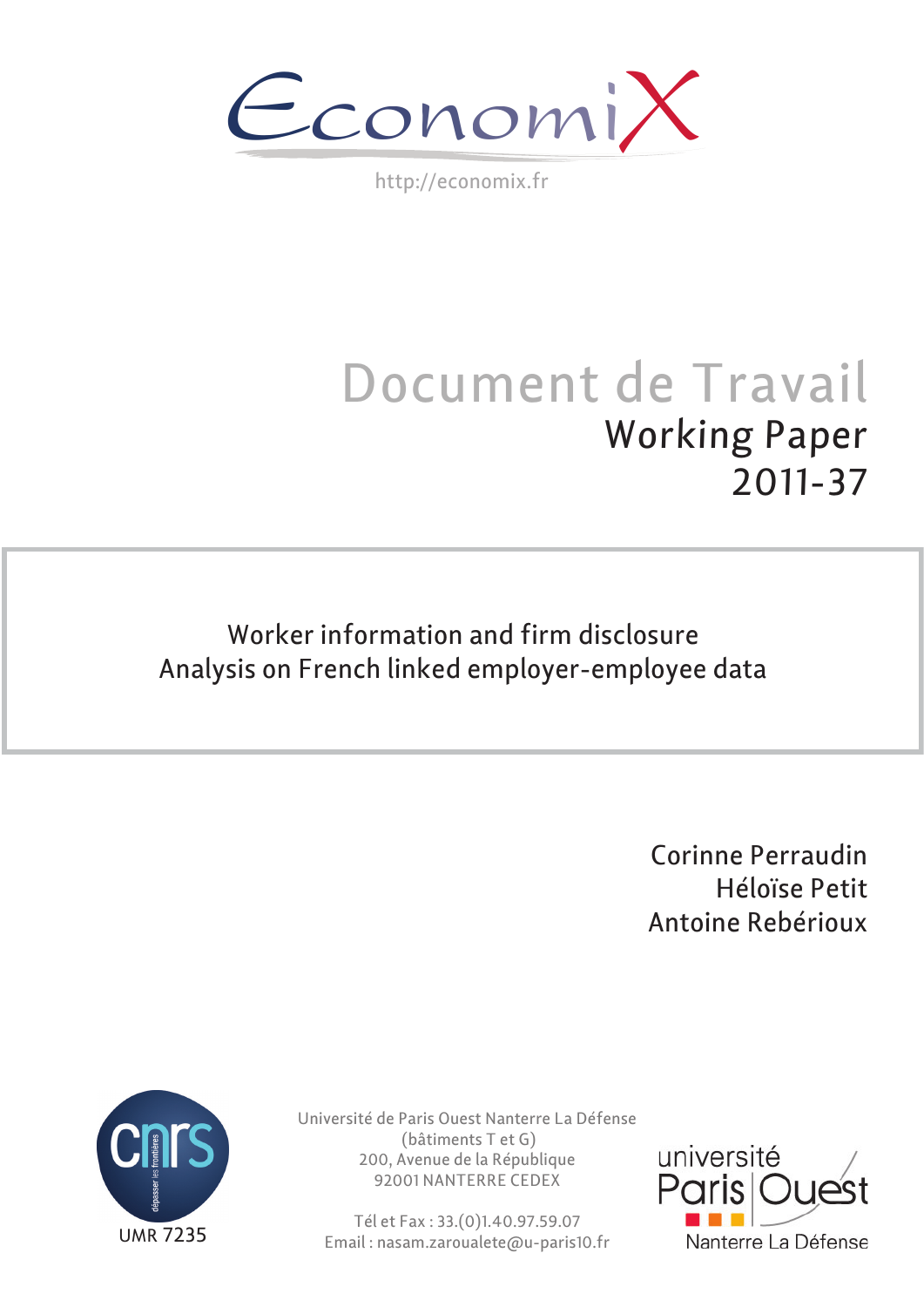## **Worker information and firm disclosure Analysis on French linked employer-employee data**

Corinne Perraudin (CES-University Paris I) Héloïse Petit (CEE and CES-University Paris I) Antoine Rebérioux (EconomiX-University Paris West) !

### July 2011

*Abstract: Information disclosure requirements significantly increased in French listed companies in the early 2000s, converging toward the U.S./U.K. stock market standards. Following the burgeoning literature on relations between corporate governance and labor, we investigate the consequences of this process regarding worker information: does more information for shareholders mean more information for workers? We take advantage of a French (representative) establishment survey that generates linked 'employer–employee' data at two points in time, 1998 and 2004. Our results strongly suggest that worker information has improved in listed companies but not in private ones, as an externality of the financialization process. We find however that this extra information is only partially correlated with greater employee satisfaction, as measured through the perception of fair recognition by supervisors.*

*Key words*: information sharing, firm disclosure, corporate governance, job satisfaction, linked employer employee data

*JEL codes* : J53, G39, J28, C21

 $\overline{a}$ 

<sup>!</sup> Corresponding author: antoine.reberioux@gmail.com, tel: 00 33 1 40 97 71 83

We are grateful to Margaret Blair, Eve Caroli, Dominic Chai, Simon Deakin, Dominique Meurs, Andrew Pendleton and Elisabeth Tovar for useful comments and suggestions. We also acknowledge financial support from the French research agency (Agence Nationale de la Recherche) – Grant n° ANR-08-JCJC-0067-01.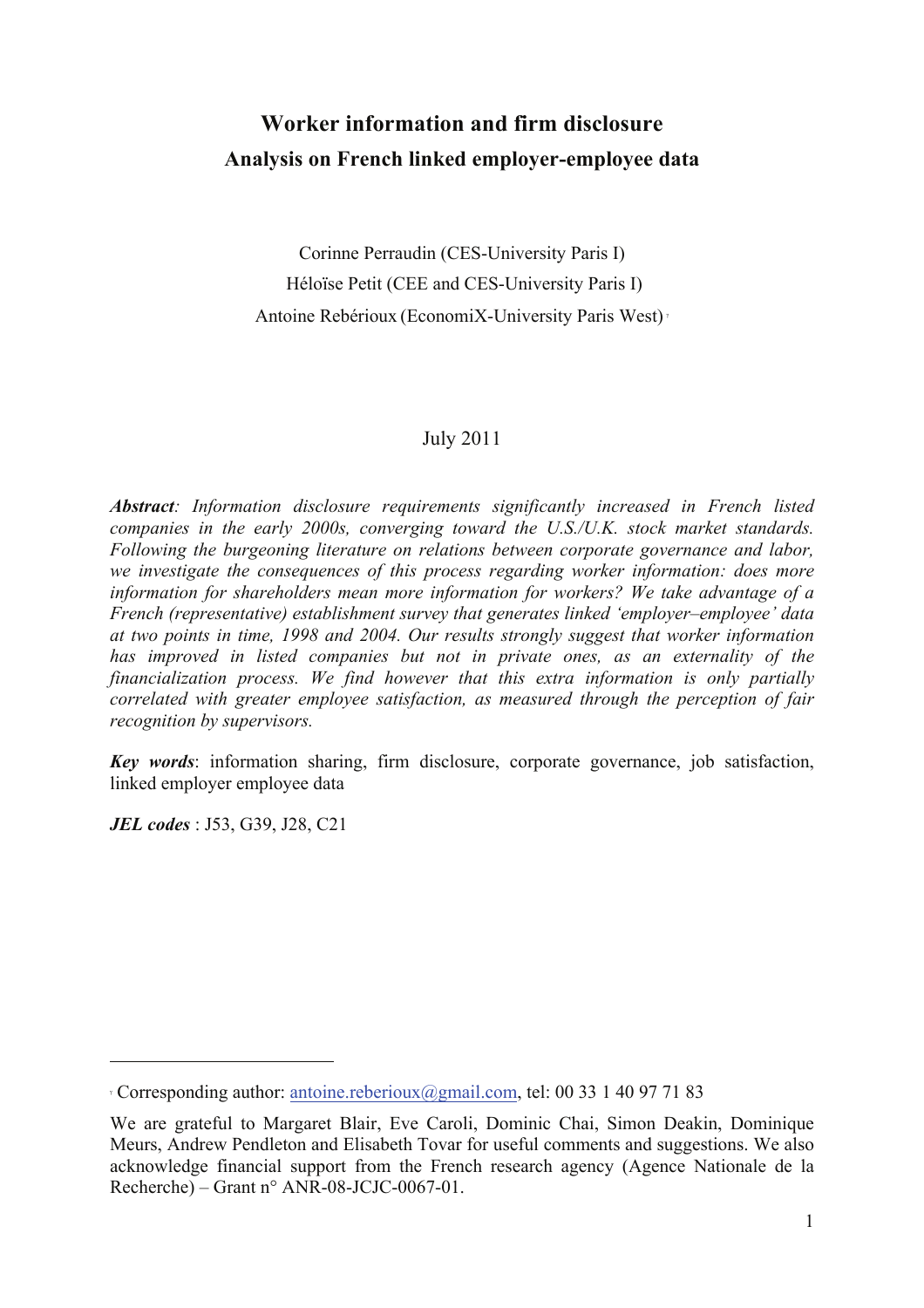#### **Introduction**

Does more information for shareholders mean more information for workers? And does more information for workers increase job satisfaction? This article addresses these issues by using a nationally representative French linked employer-employee data.

Over the last two decades, stock market activity has sharply grown in the U.S. as well as in Europe. At the same time, there has been a continuous increase in equity holdings by financial investors managing diversified portfolios, to the detriment of households, cross-holdings by non-financial companies and the State. This evolution has caused deep transformations at the corporate level with stock price becoming a crucial metric for the management of listed companies. In terms of corporate governance, there is evidence of significant evolution underway since the beginning of the 1990s that has been driven by (minority) shareholder activism and regulatory changes. Regarding board composition, inside directors have steadily declined to the benefit of outsiders.<sup>1</sup> Regarding executive remuneration, stock-based compensation has gained in importance in the U.S., U.K. and France. Altogether, these evolutions have increased the sensitivity of corporate executives to the interests of minority shareholders, thereby promoting a shareholder-value-oriented approach to managing a business (Useem, 1996; O'Sullivan, 2000; Hansmann and Kraakman, 2001; Dore, 2008; Lazonick, 2008).

Growing attention is now paid to the implications of this financialization process for employment and industrial relations (Froud, Haslam, Johal and Williams, 2000; Gospel and Pendleton, 2004; Jacoby, 2005). In particular, some studies have explored the influence of corporate governance and ownership structure on human resource management practices (Jackson, Höpner and Kurdelbusch, 2004; Jacoby, Nason and Saguchi, 2005; Black, Gospel and Pendleton, 2007; Conway, Deakin, Konzelmann, Petit, Rebérioux and Wilkinson, 2008; Perraudin, Petit and Rebérioux,  $2008$ ).<sup>2</sup> There is, however, one aspect of this process likely to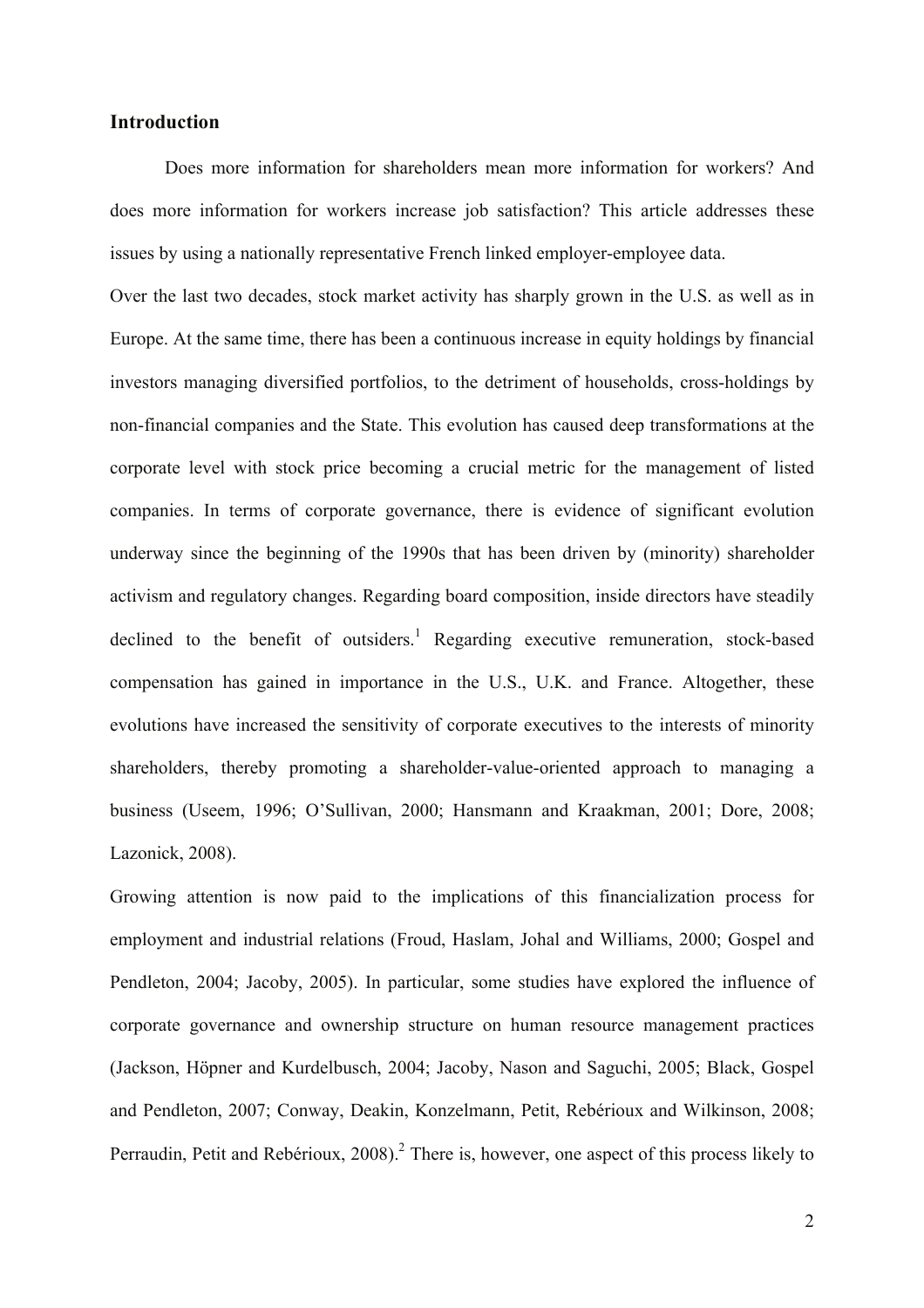influence labor relations that has received little consideration until now: the increase in information disclosure and transparency requirements faced by corporate executives. Information on the company's prior performance and future prospects is a critical resource for financial investors and demand for greater and better reporting is a key component of the financialization process: listed companies are under strong pressure by shareholders and regulators to regularly disclose financial and non-financial information, contrary to private, non-listed companies. In this article, we investigate whether this process has contributed to increase information sharing with workers, and whether it has been associated with greater job satisfaction.

Considering information, it is then possible that shareholders and workers align their interests *vis-à-vis* management, sharing a common interest in greater disclosure (Kostant, 1999; Jackson *et al.*, 2004). If true, we bring to light a potential tradeoff that may be summarized as follows. On the one hand, the financialization process tends to 'prioritize' the interests of shareholders, with allegedly adverse consequences regarding worker commitment to the firm (see e.g. Armour, Deakin and Konzelmann, 2003; Gelter, 2009). On the other hand, by making the firm more transparent to workers, this process might also have favorable outcomes in terms of commitment.

France constitutes a noticeable opportunity to highlight institutional transformations in the corporate sector and the way these transformations have impacted labor and industrial relations inside firms. Indeed, evolution of the French model of corporate governance has been particularly dramatic over the 1995-2005 period, with the growing presence of investment funds (Anglo-Saxon and French) in the equity capital of listed companies and farreaching transformations in securities and corporate law. In particular, between 2001 and 2003, a new regulation on information disclosure was developed for listed companies, largely along the lines of the financial disclosure requirements of the U.S. Securities and Exchange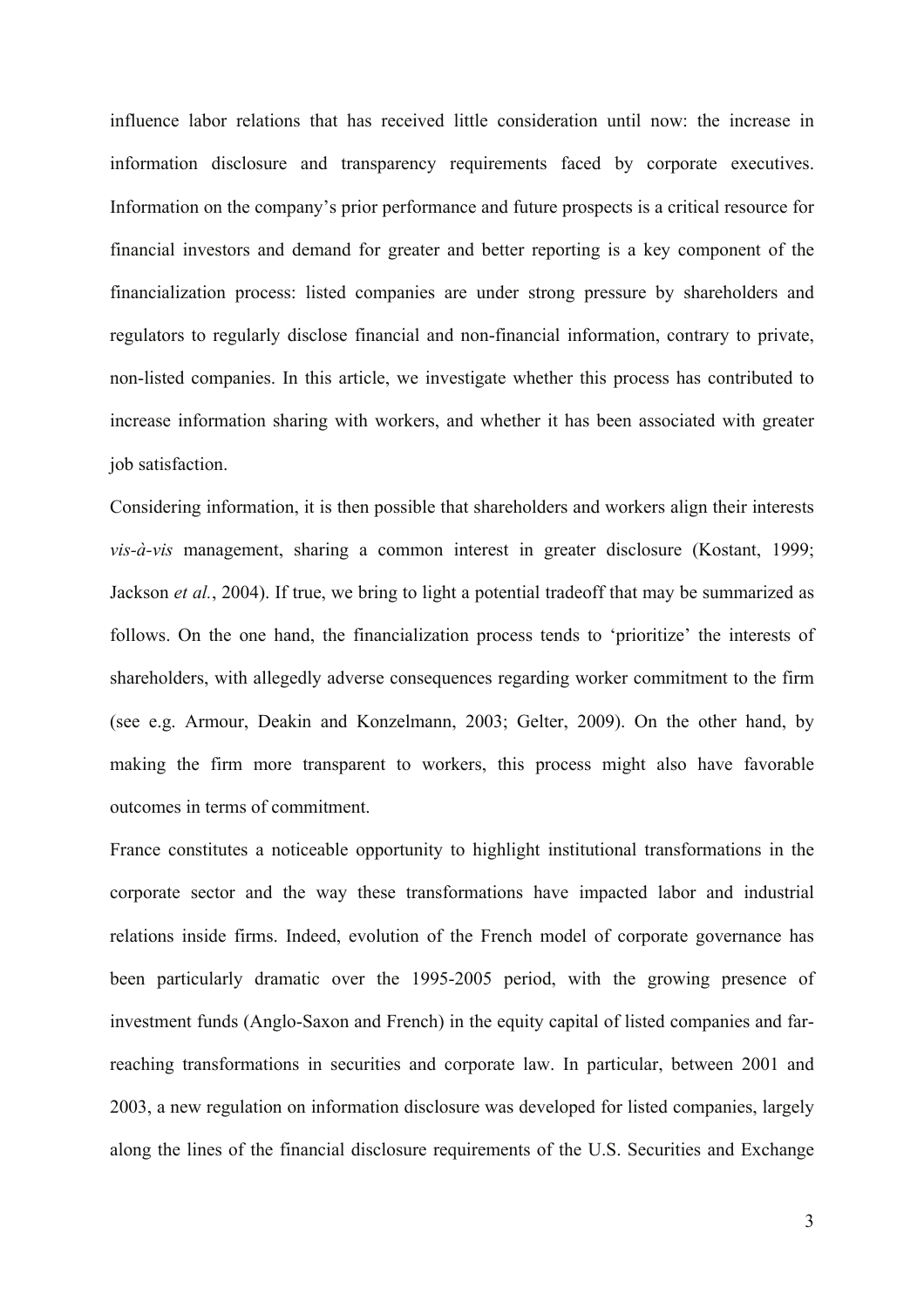Commission (S.E.C.) model. In this study, we take advantage of a large data set, the REPONSE survey, conducted by the Research and Statistics Department of the French Ministry of Labor (DARES). It aims to provide an account of the state of employment relations inside French workplaces.<sup>3</sup> Conducted both in 1998 and 2004, the surveyed sample is representative of establishments with 20 workers or more in the French productive sector. In each establishment, one senior manager *and* several employees are questioned on a large range of topics, including industrial relations, labor organization, firm ownership and the competitive environment. As such, this survey generates a linked employer-employee dataset that allows to study in detail the relations between stock market listing, information sharing and job satisfaction.

Our findings might be summarized as follows:

• In the mid-2000s, the intensity of information sharing with workers is higher in listed firms as compared to non listed firms, controlling for a large set of observable characteristics at the firm, workplace and workforce levels. An instrumental variable approach supports an interpretation in terms of causality. We find no such evidence in 1998, before a series of regulatory changes increased the disclosure requirements for listed firms. We interpret this change in the propensity of listed firms to share information with workers as a side effect resulting from the increase in transparency requirements towards shareholders faced by managers in these firms.

• We find that employee job satisfaction is linked to information sharing. Yet, the relation only concerns one type of 'disclosure-induced' information, namely information on the social and environmental consequences of the firm's activity. In contrast, we do not observe any significant correlation between information sharing on general strategy or economic situation of the firm and worker job satisfaction.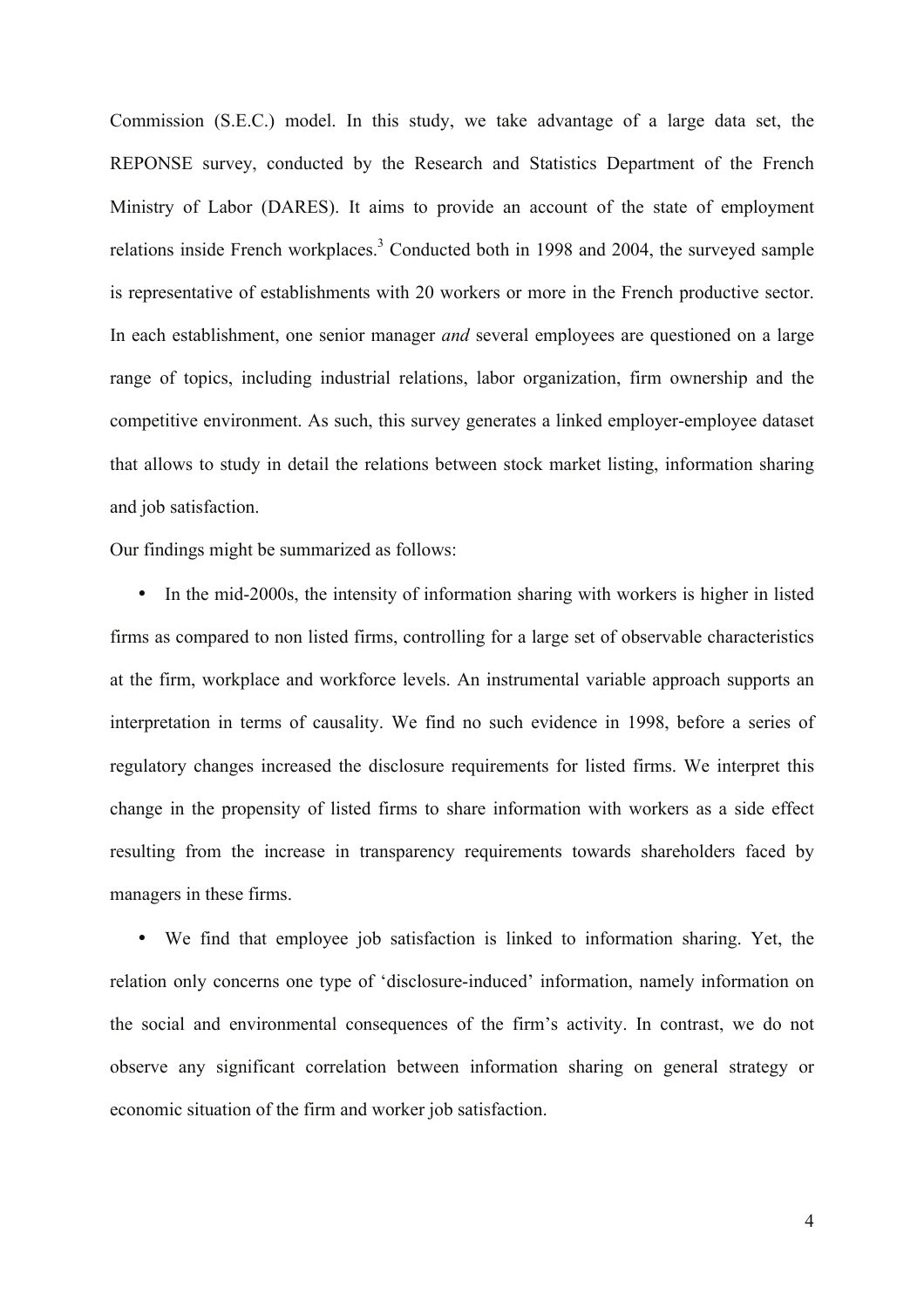The remainder of the article is ordered as follows. The following section discusses the conceptual framework. The next section presents the empirical analysis, concerning the relations between stock market listing and information sharing on one side, and between information sharing and job satisfaction on the other side. The last section concludes.

#### **Conceptual framework**

#### *Shareholders, workers and information*

In the U.S., and from a legal point of view, the difference between listed and nonlisted companies in terms of disclosure is clear-cut. Listed companies are subject to the federal securities regulation of the S.E.C., which has had the primary objective, since its creation by the Securities Exchange Act in 1934, to ensure that investors and shareholders have the information necessary to make accurate decisions (Brown, 2007). Toward this end, the S.E.C. provides listed companies with high standards of information reporting and disclosure, perceived as the core of an effective control of corporate executives in a situation of separation of ownership and control (Berle and Means, 1932; Black, 2000). These standards reinforce specific rules imposed by stock exchanges. In contrast, corporate governance in private companies is only regulated by state law, which does not provide a coherent, strong disclosure regime. This dichotomy has become stronger since the early 2000s, with the surfacing of multiple high profile corporate scandals and bankruptcies. Although institutional investors were putting pressure on corporate executives for greater transparency, regulators strengthened disclosure requirements as a perceived solution to managerial abuses.<sup>4</sup> In addition, listed companies are more and more inclined to 'voluntarily' disclose information, so as to please investors and secure the value of their shares.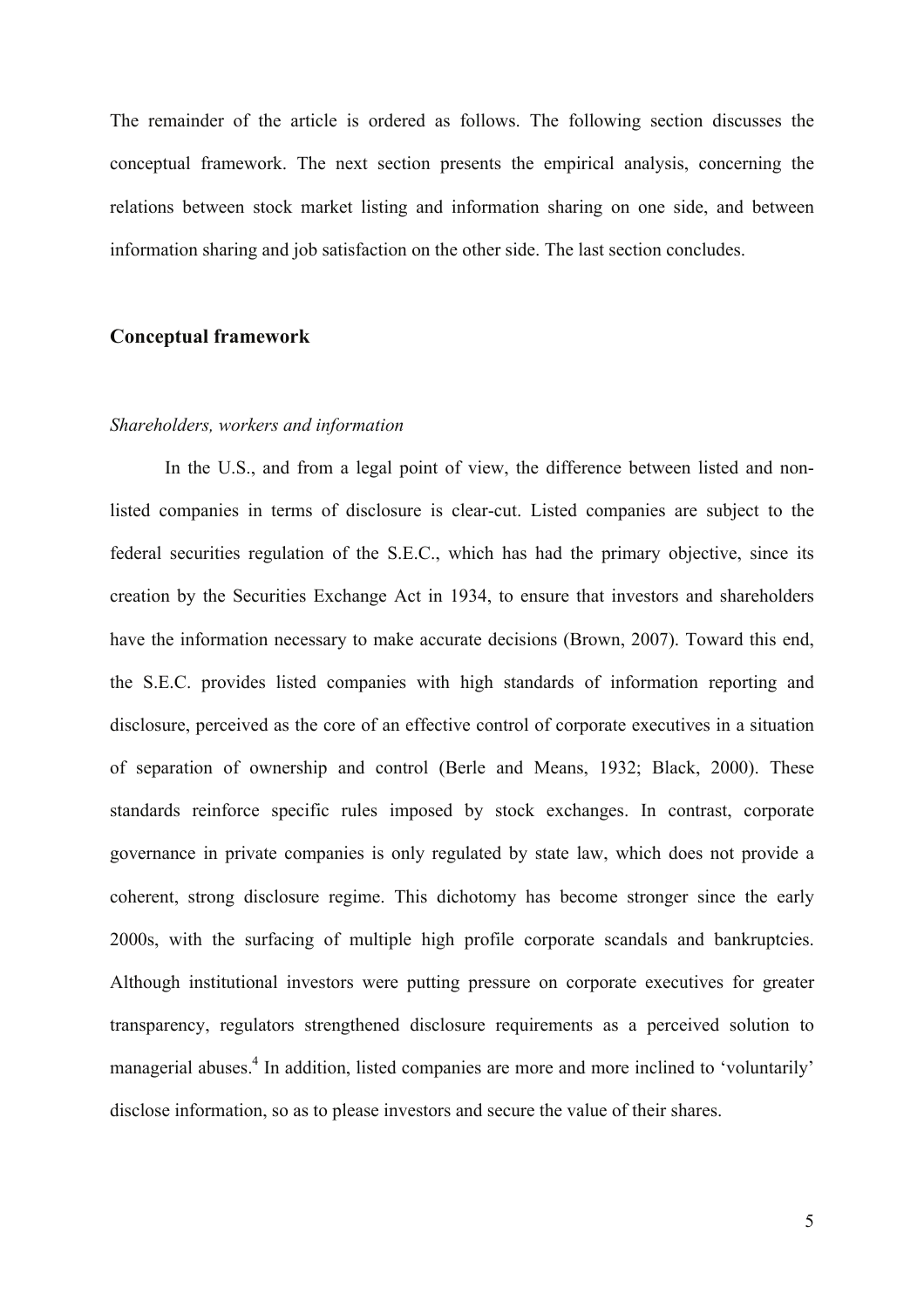In France, and generally in continental Europe, the situation was, until the beginning of the 2000s, rather different. Stock markets were usually less active, with a lower degree of separation between ownership and control (Faccio and Lang, 2002). Hence, corporate governance regulation was not as inclined to protect minority shareholders from managerial abuses.<sup>5</sup> Informational needs by minority shareholders and investors were not considered as important as they are in the U.S., and disclosure regimes, as structured by corporate and securities laws, were far less comprehensive. In relation, and considering the French case, the regulator was traditionally reluctant to make a distinction between listed and non-listed firms, rather discriminating between companies on the basis of their legal statute (*Société anonyme*, *Société en nom collectif*, etc.).<sup>6</sup> Accordingly, there was, until early 2000s, no specific regulation for listed companies in terms of reporting and disclosure – except listing standards as defined by the Bourse de Paris before the creation of Euronext in July 2000. A listed *Société anonyme* did not face really different, higher, disclosure requirements in comparison to a private one whose shares are freely transferable, yet not traded on a regulated market.

A second difference regarding corporate governance was, and still is, worker involvement, with a range of mechanisms designed to sustain the collective voice of workers in continental Europe, contrary to the U.S. In particular, the workforce has information and consultation rights provided by labor laws, through unions (in Italy and Sweden) or, more often, through a representative body, usually the works council. France is a good example of those information rights, with a comprehensive regime of disclosure to the benefit of the works council (*comité d'entreprise*).<sup>7</sup> For example, article L2323-6 of the Labor code states the following: « *the works council shall be informed and consulted on issues that concern labor organization, management and general business conduct and, in particular, on the decisions that might affect the volume and the structure of the workforce, employment and working conditions and training* » (translated).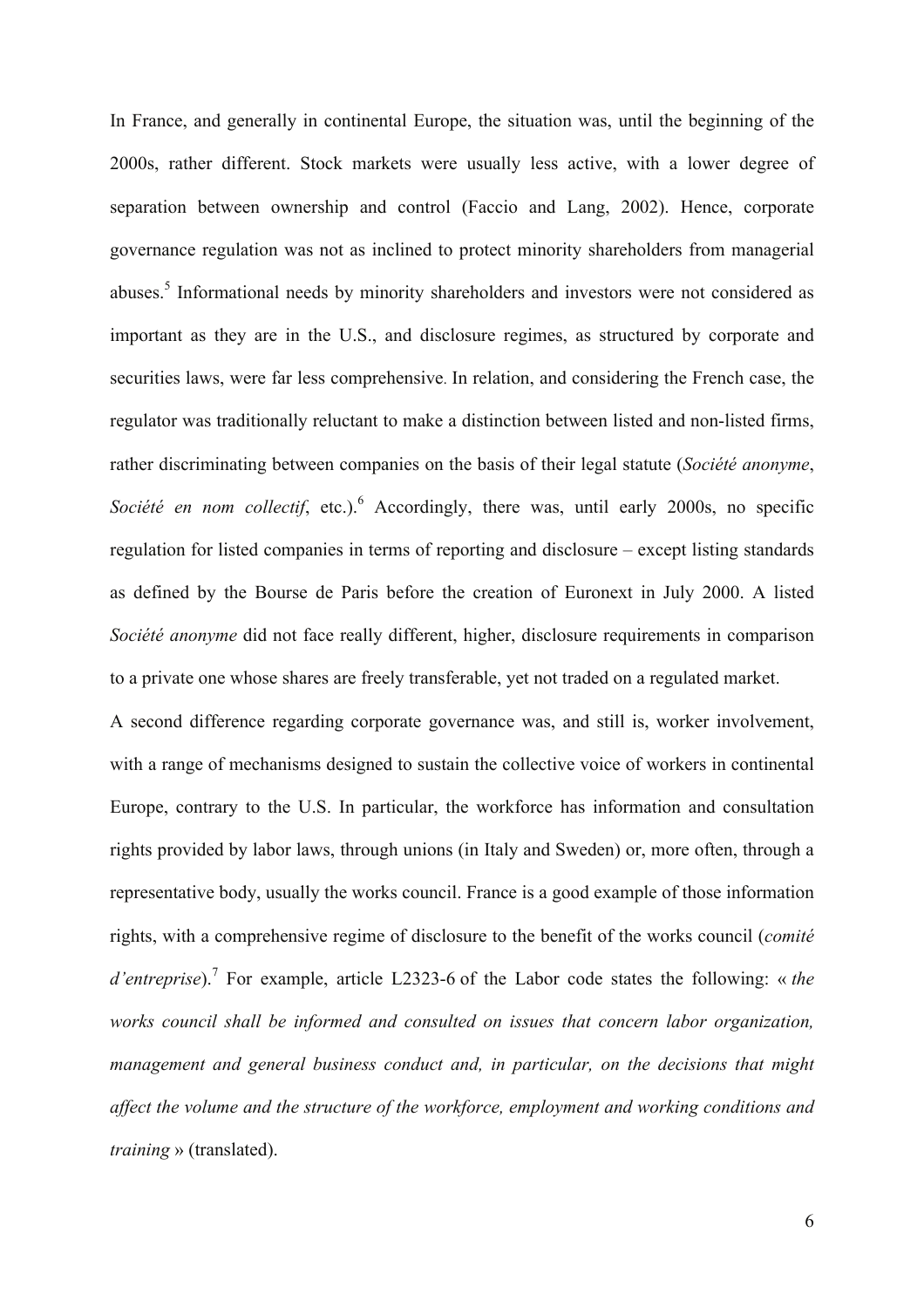In sum, the two models are opposites, with strong disclosure requirements for minority shareholders in one case, and for workers in the other. However, this distinction between the Anglo-American and European continental models of corporate governance is progressively being overturned. The shift of the continental European model of shareholding towards the Anglo-Saxon model is now widely discussed in the comparative literature (see, for example, Hansmann and Kraakman, 2001).

Concerning France, a dramatic growth in stock market capitalization took place over the last 15 years, mostly because of the increasing presence of financial investors, both resident and non-resident. Tirole (2006) estimated that one-third of the capital of French listed companies was held by non-residents in 2002. In 2005, for the largest companies (included in the CAC40), 46.4% of the equity capital was held by non-residents, with more than 20% by British and U.S. funds looking for international diversification of their portfolios (Poulain, 2006). This increase in the power of minority shareholders in the equity capital of French companies has been accompanied by a decline in blockholdings, a sharp increase in the equity-based part of executive remuneration and a rise in the proportion of independent directors at the board level. The entry of new investors has also put pressure on listed companies to adopt a more open form of communication. In parallel, important changes in securities law and, to a lesser extent, in corporate law, have strongly enhanced minority shareholder protection (Lele and Siems, 2006). Arguably, information disclosure is the area that has experienced the deepest transformation. By doing so, a specific regulation for listed companies has developed, largely along the lines of the financial disclosure requirements of the U.S. S.E.C. model.

The distinction between listed and non-listed firms has been clearly adopted by the French regulator since the beginning of the 2000s, at odds with the traditional approach. The first step was the "New Economic Regulation" (N.E.R.) Act of May 2001, which forced listed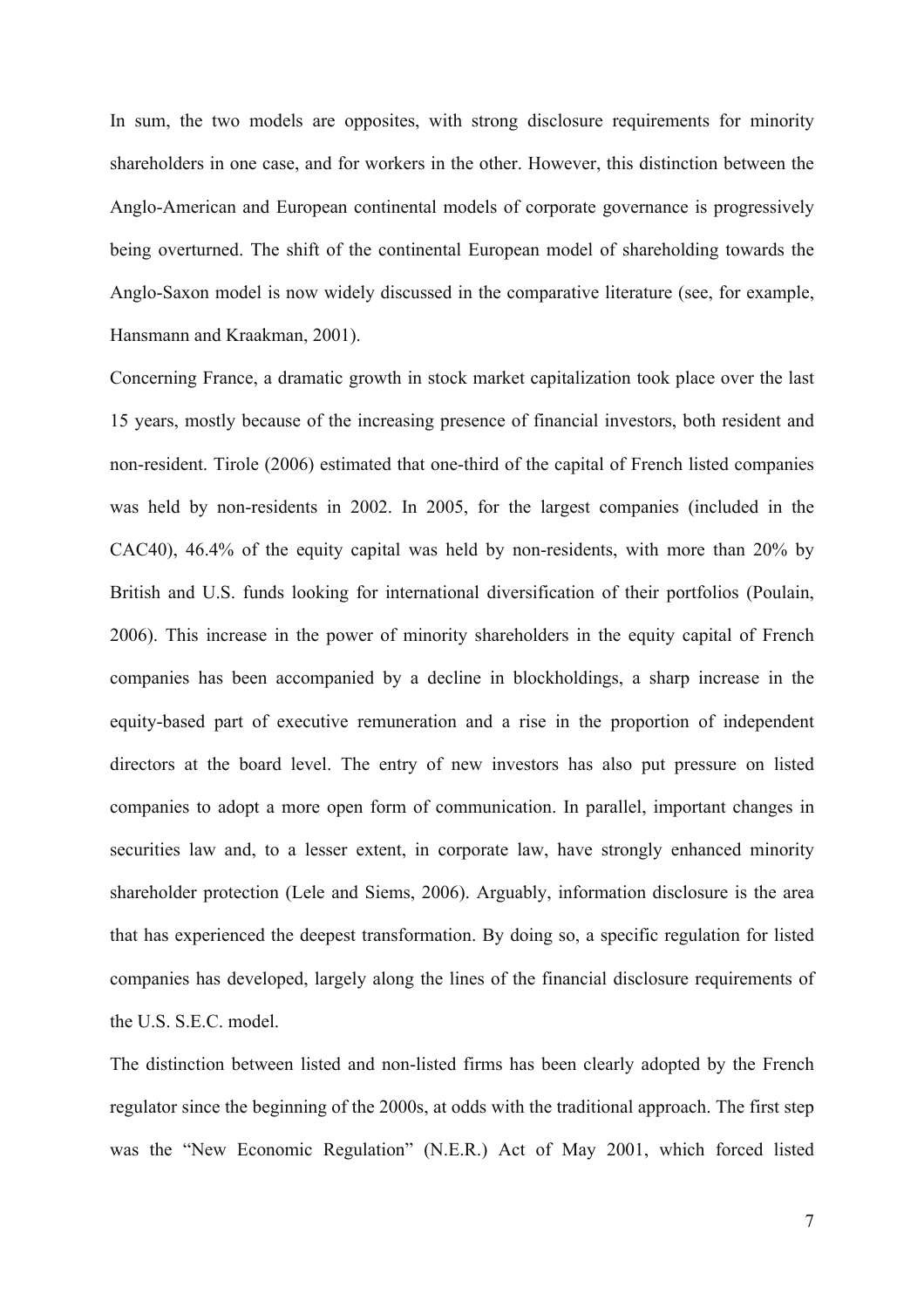companies, and only them, to disclose a *Rapport de gestion* (business report) yearly, including a document on the general situation of the company and its expected evolution, as well as a document detailing how social and environmental consequences of corporate activity are dealt with. Concerning executive remuneration, the N.E.R. Act increased transparency for all of the *Sociétés anonymes*, whether or not the shares are traded on a regulated market. However, the Financial Security Law (August 2001) soon restricted this obligation to listed *Sociétés anonymes* only. Note that these provisions, forcing managers to disclose information on the social and environmental consequences of the activity and on executive remunerations, were not covered by stock exchange standards. Moreover, they were not part of workers' information rights as defined by labor law. They have therefore the potential to benefit both shareholders *and* workers.

In summary, managers in French listed companies have experienced, over the last 15 years, a strong pressure by minority shareholders and regulators for greater and better reporting as a direct consequence of the financialization process. We may conjecture that this evolution has improved worker (and not just shareholder) information for at least two reasons. First, and from a legal perspective, works councils have the right to receive all of the (periodic and ongoing) information communicated to shareholders: article L2323-8 of the Labor Code requires corporate officers to transmit to the work council the whole set of documents that have been disclosed to shareholders. Considering "law in the books", the French model of corporate governance and industrial relations therefore favors a transmission of information from shareholders to workers. Second, and from an economic point of view, the fact that corporate executives have to disclose (and therefore process and 'build') information for shareholders allegedly decreases the cost of communicating this information to workers. If true one may anticipate that this extra information is slightly different from what is usually addressed by labor law and communicated by managers to workers. This 'disclosure-induced'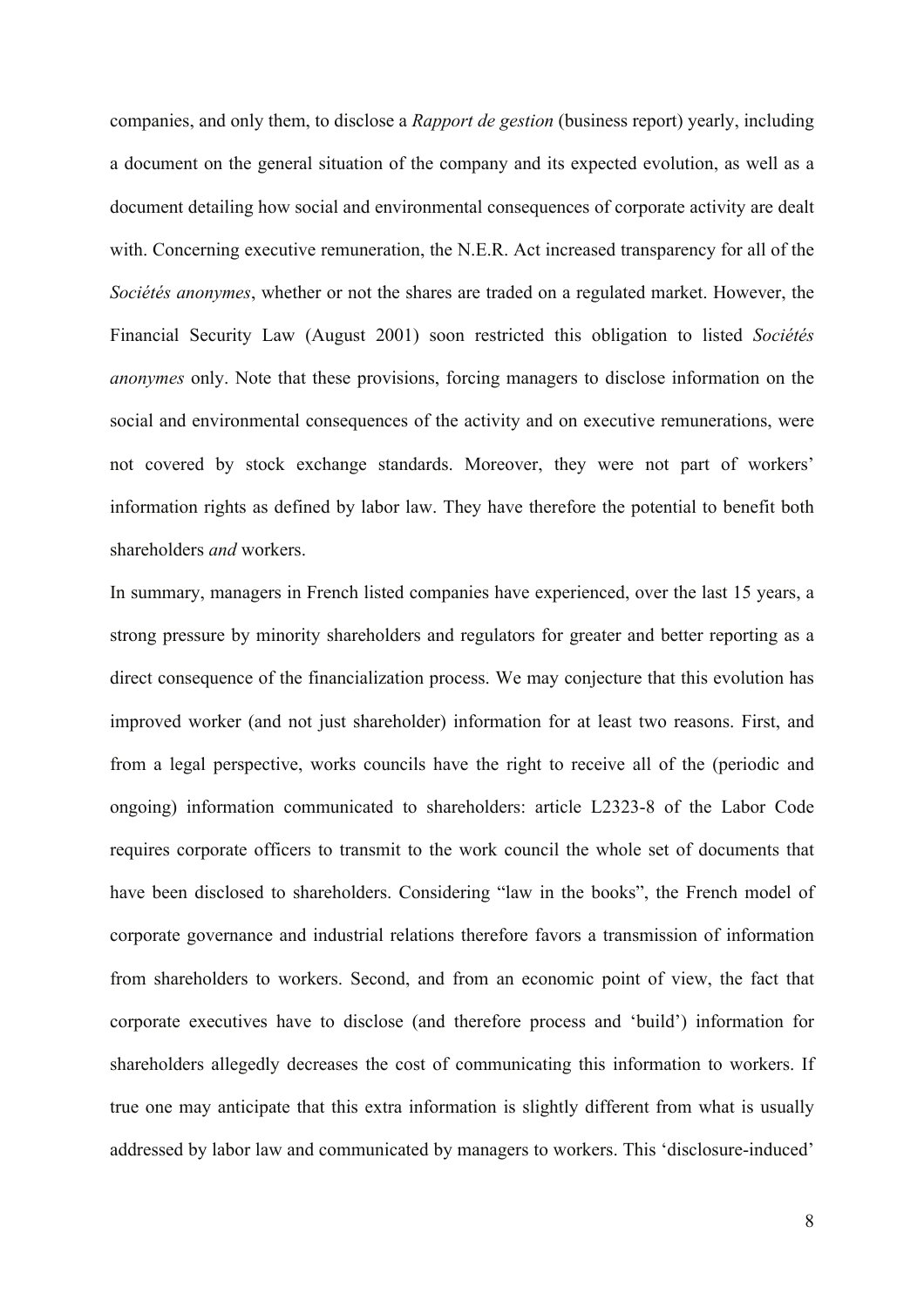information should concern strategic dimensions of the firm's future global position, rather than 'shop floor-related' issues such as organizational and technical changes, employment prospects or wage evolution. In sum, although there were no reasons to posit any differences in terms of information access between workers in listed and private companies in the 1980s or 1990s, it is likely that workers employed in listed firms now have richer and better information on a range of topics related to the firm's strategy.

#### *Information sharing inside the workplace*

Theoretical and empirical literature has put forward various arguments for the importance of information sharing inside the workplace, defined as the provision of information to workers by corporate managers. We briefly survey these arguments.

First, information provision to workers helps them to adequately adjust their level of investment in firm-specific human capital by increasing the accuracy of their expectations regarding the firm's future prospects. A number of studies have acknowledged the growing significance of firm-specific human capital on firm performance and economic growth (e.g., Blair and Wallman, 2001; Corrado, Hulten and Sichel, 2006). Importantly, it is now widely recognized that workers investing in firm-specific human capital have a residual claim on the (uncertain) firm's future value, like stockholders investing at risk in the company's shares (Blair, 2000; Zingales, 2000): as such, more information means better investment.

Second, the limitations of information asymmetry should help to enhance managerial accountability by improving the ability of workers to monitor (together with shareholders) corporate executives (Gelter, 2009; Moore and Rebérioux, 2011). It is especially valuable in countries where worker involvement is legally supported, as in continental Europe, with codetermination in the form of board-level participation (as in Germany) or with strong rights for work councils (as in France). It should therefore come as no surprise that German trade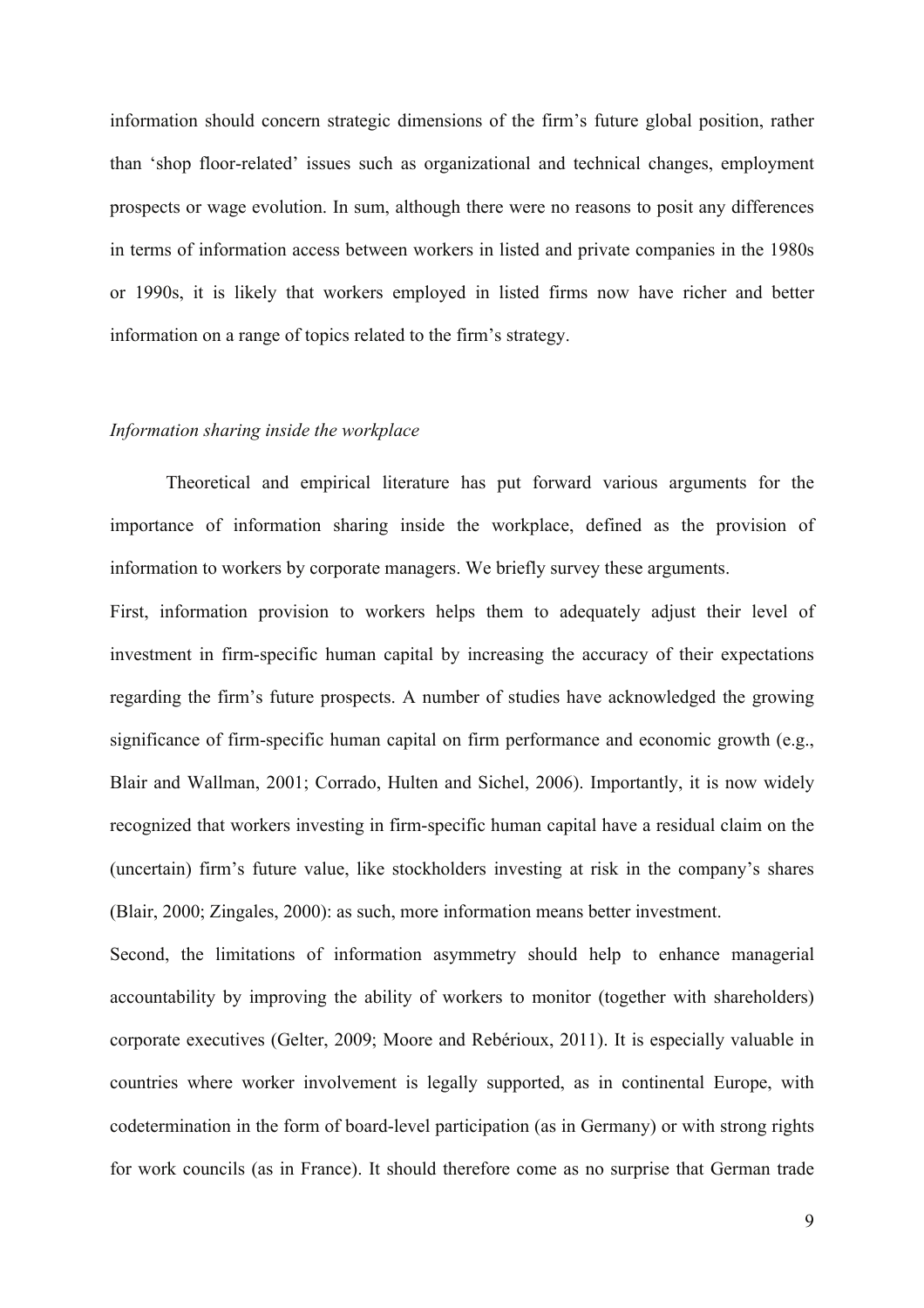unionists tend to consider transparency as a tool for codetermination, thereby supporting financial investors in their demand for reliable information (Jackson *et al.*, 2004).

Third, information disclosure to workers provides their representatives with information that might be valuable in collective bargaining. Although the net effect on wage is open to debate.<sup>8</sup> both theory and evidence suggest that information sharing tends to shorten and ease the negotiation process and decrease the probability of a strike (Morishima, 1991).

Last but not least, several recent papers have directly focused on information sharing with workers as a human resource management (HRM) practice that might be implemented by corporate officers to foster worker engagement. Researches on HRM practices have traditionally investigated the relations between bundles of practices (training, performancerelated pay, problem-solving team, etc.) and employee outcomes. The breakdown of these bundles into single practices allows a more precise, albeit often more complex, analysis. Interestingly, a couple of papers points out that information sharing is significantly associated with different employee outcomes, often more than other practices. Kalmi and Kauhanen (2008) is a striking example, based on Finnish data. They adopt a broad perspective, distinguishing six different outcomes (job intensity, job influence, job security, wage, stress and job satisfaction) and four HRM practices (or workplace innovations): self-managed teams, incentive pay, training, and information sharing. The latter is defined with a dummy variable, based on employee interviews, that takes value 1 if workers are informed about changes at work at the planning stage, rather than at the implementation stage. Information sharing is the only practice that exhibits a conditional, significant (at 1%) correlation with all six outcomes: controlling for various individual and establishment variables, information sharing decreases job intensity and stress, and increases job influence, security, satisfaction and wage. Two other studies investigate the relations between information sharing and voluntary employee turnover: if valued by workers, greater information sharing should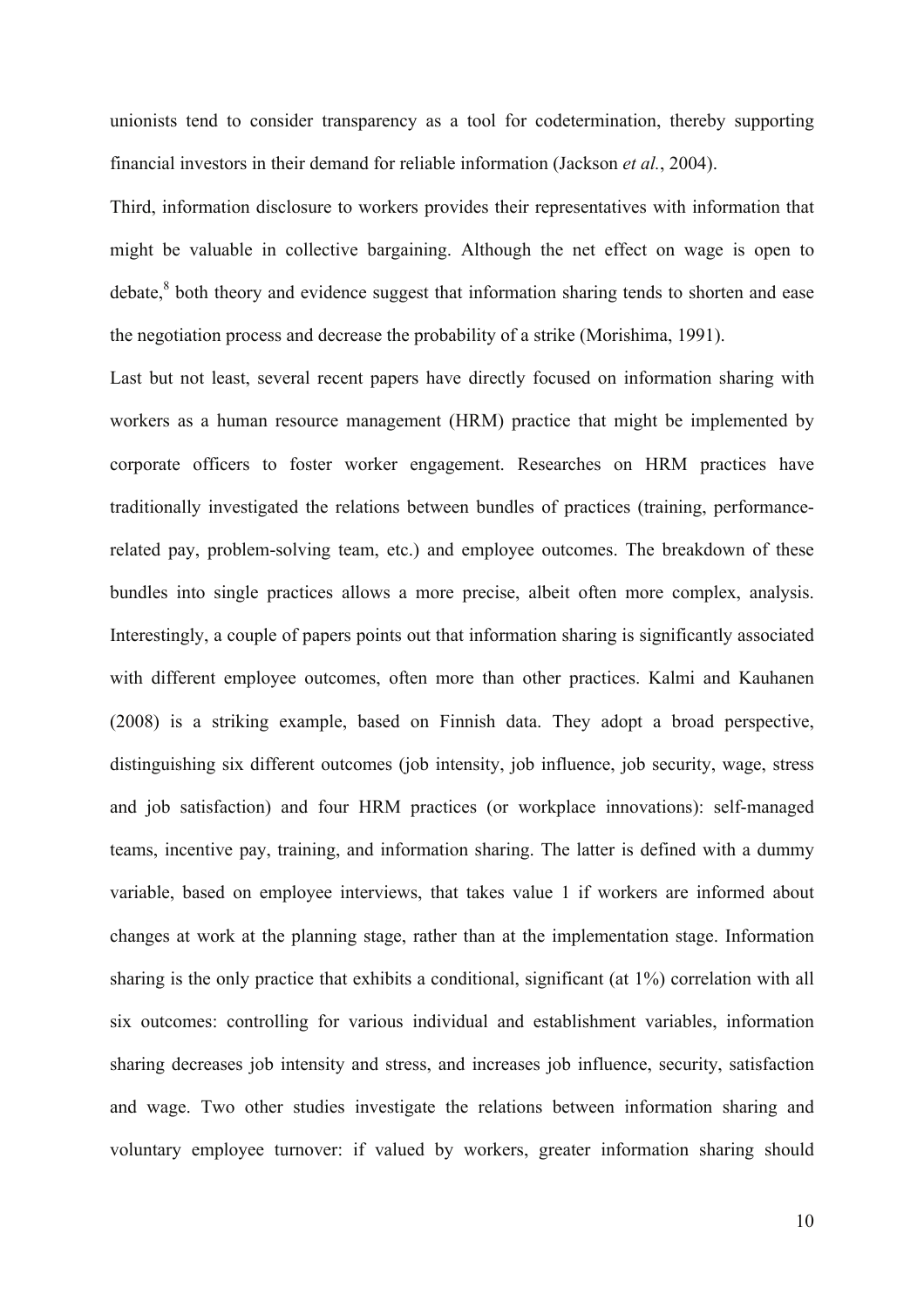increase commitment and decrease quit rate. Haines, Jalette and Larose (2010) examine the Canadian non governmental sector. They distinguish various HRM practices, among which mechanisms designed to stimulate workers' participation. These mechanisms include employee suggestion program, problem-solving teams, self-directed work groups, flexible job design and information sharing. Information sharing at the workplace level is measured with a dummy variable based on managerial answer. They perform tobit regression, to capture the correlation between these various HRM practices and the voluntary turnover rate in 2000. Estimation results show that the sole participation mechanism correlated with quit rate is information sharing (negative point estimate, significant at the 10% level). Cottini, Kato and Westergaard Nielsen (2009) also investigate the relations between HRM practices and quit, on Danish data. They are interested in the moderating effect of various HRM practices on the impact of adverse workplace conditions on labor turnover. Information sharing is captured with a dummy that takes value 1 if the worker considers he/she is always or often informed of the decisions affecting his/her establishment, 0 otherwise. They observe that the interaction term between information sharing and physical hazards exposition for workers is negatively correlated with labor turnover, therefore suggesting that being informed significantly mitigates the (adverse) impact of adverse working condition on quit. The two other HRM practices, voice and training, do not appear to have the same mitigating role.

Taken together, these results point to the importance of information sharing, associated with various positive worker outcomes (job satisfaction, stress, etc.) and lower employee (voluntary) turnover rates. They are coherent in suggesting that information sharing increases worker's subjective well-being. At least, this evidence calls for further researches on this topic. Our paper contributes to this vein.

11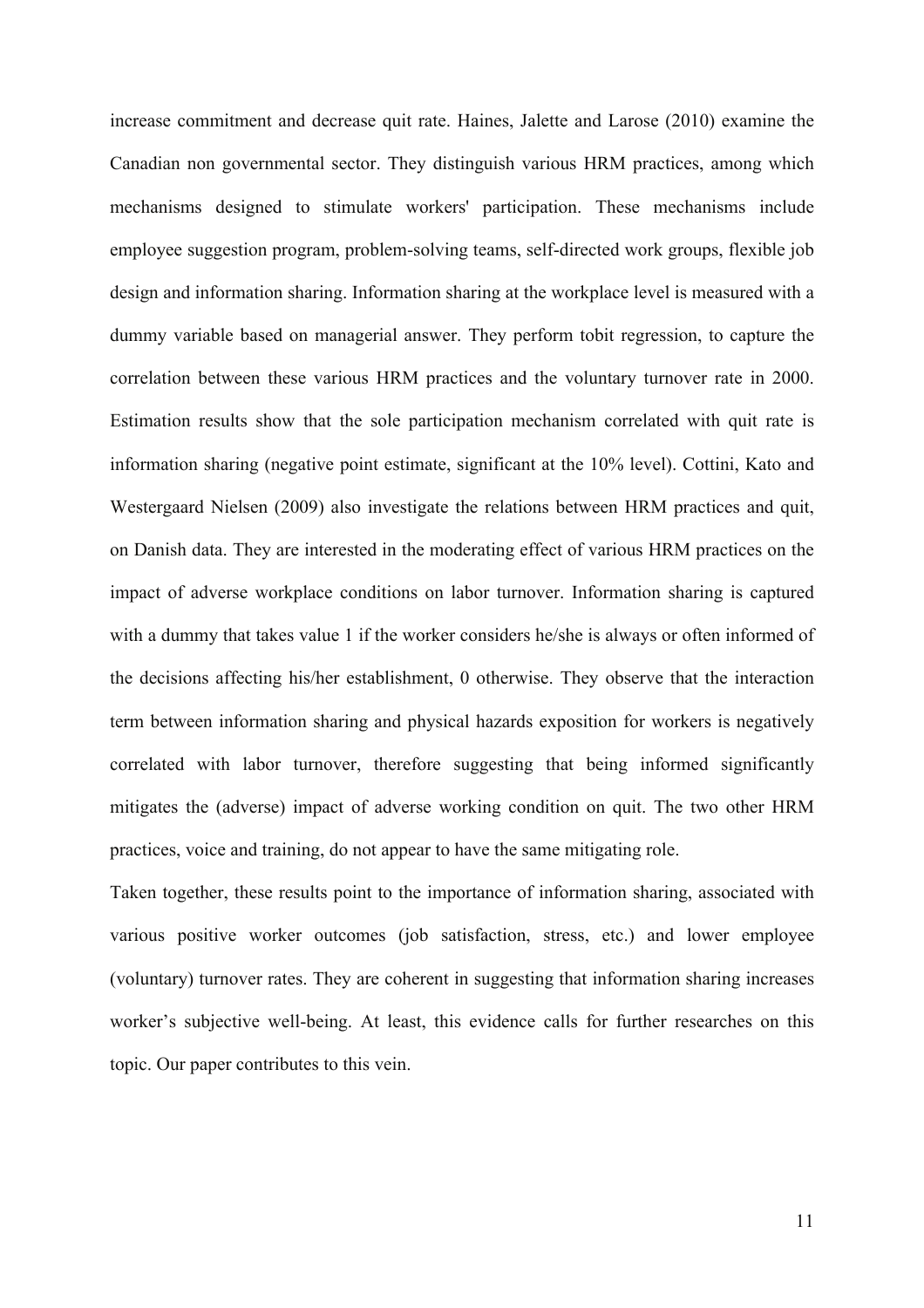#### **Empirical analysis**

#### *Listing and information sharing*

Both in 1998 and 2004, the REPONSE survey is representative of establishments with 20 workers or more in the French productive sector, excluding the agricultural and the public sectors. The survey comes in waves of cross-sectional data, where the same firms are not necessarily sampled wave after wave. In each establishment, one executive officer (manager) is questioned in a face-to-face interview on a large range of topics regarding industrial relations and labor organization, as well as competitive environment. The survey also includes a self-completion questionnaire distributed to a sample of workers, designed so as to be representative of the French workforce in private establishments with at least 20 employees.

In 2004, the data was initially collected from 2930 managers. We drop workplaces belonging to (non-profit) associations because they present highly specific patterns of employment and industrial relations. We end up with a dataset of 2503 establishments. We also use the 1998 survey that provides similar linked employer-employee data. For 1998, we have information for 2380 establishments once associations are dropped. Information on industry and the sociodemographic characteristics of the workforce is drawn from the DADS (*Déclarations Annuelles de Données Sociales*), a matched employer-employee administrative dataset constructed from social security records.

To evaluate the intensity of information sharing (the dependent variable), we use the 2004 manager survey, where the employer is asked whether or not the information transmitted to workers is frequent. The question is repeated so as to cover a range of seven different topics: (i) the strategic orientation of the firm, (ii) the economic situation of the firm, (iii) the social and environmental consequences of the firm's activities, (iv) the employment prospects at the establishment or firm level, (v) wage prospects, (vi) training opportunities and (vii)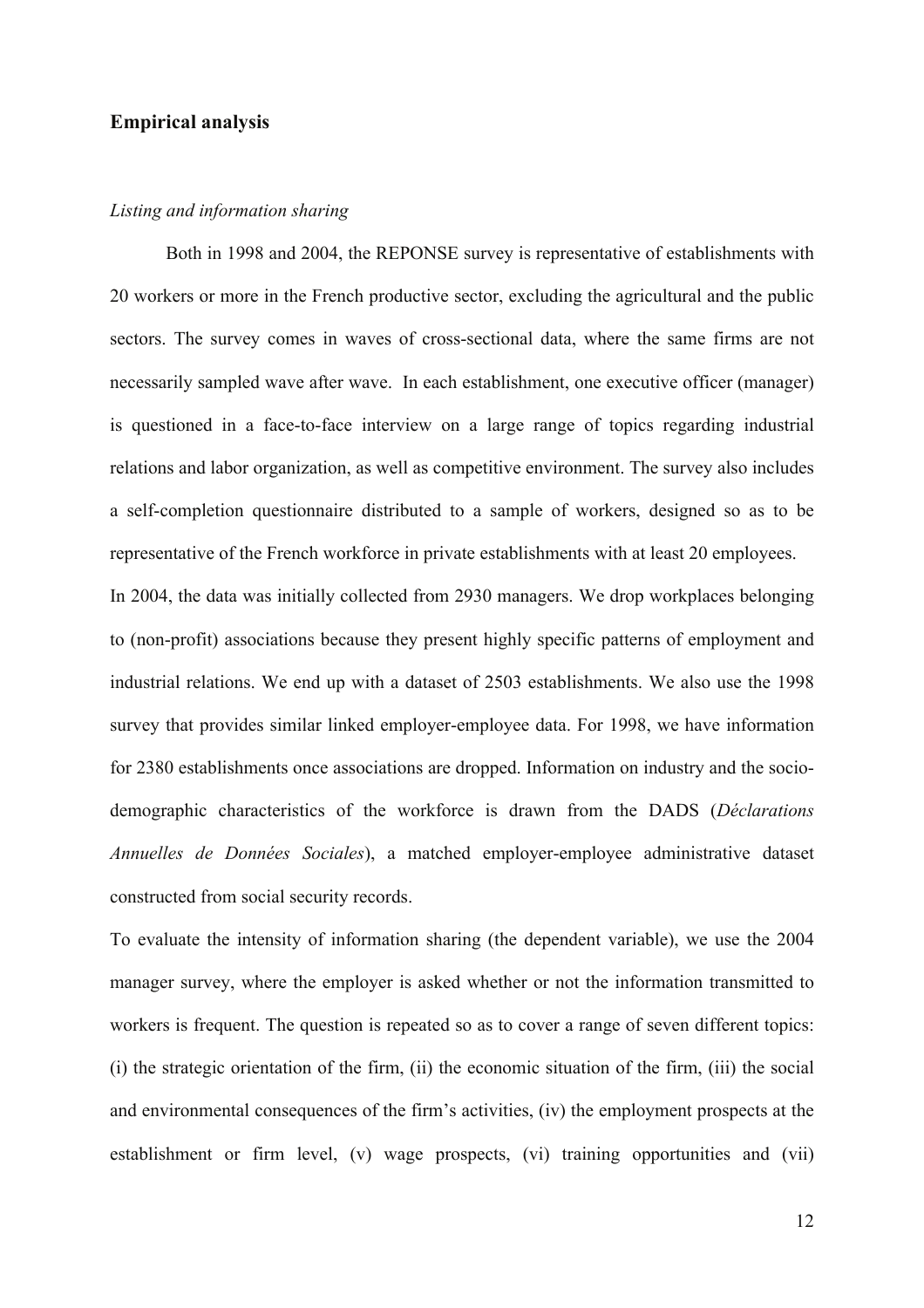organizational or technological change. In 1998, similar questions are raised, albeit with one difference: the item 'social and environmental consequences' does not exist.<sup>9</sup> Summary statistics (using REPONSE sampling weight) for these variables are presented in Tables A1 and A2 for 2004 and 1998, respectively (see Appendix). Both for 1998 and 2004, we observe that information is more frequent in listed companies than in non listed firms. Note, however, that a multiplicity of compounding factors may be at stake here, so a multivariate analysis is required before reaching conclusion on the relations between listing and information sharing.

#### *Empirical strategy*

Logit models are used to estimate the (logarithm of the) odds-ratio of the information as frequent in the establishment according to the manager:

$$
\ln (P_{jk} / 1 - P_{jk}) = \alpha + X_j \beta + \phi \text{ listed }_j + \varepsilon_j
$$

where  $P_{ik}$  is the probability for the manager in establishment *j* to estimate that information on topic  $k = \{1, \ldots, 7\}$  is frequent  $(I_{ik} = 1)$ .  $X_i$  is a vector of control variables including respondent's individual characteristics, workplace characteristics, and firm characteristics (see *infra*). *listed* is a dummy variable that takes the value of 1 if the establishment *j* belongs to a listed firm (or is directly listed), 0 otherwise.  $\varepsilon_i$  is the independent and identically distributed random noise. The models are unweighted: as such, they provide within-sample estimates rather than population estimates. $10$ 

The previous analysis makes no attempt to account for the potential endogeneity of a stock market listing with respect to worker information. Although there is *a priori* no reason to suspect a reverse causality, it is clear that listing is not random. Accordingly, one might suppose that some unobserved omitted characteristics of the firm would imply both a greater propensity to communicate information to workers and a higher probability to get listed on a regulated market.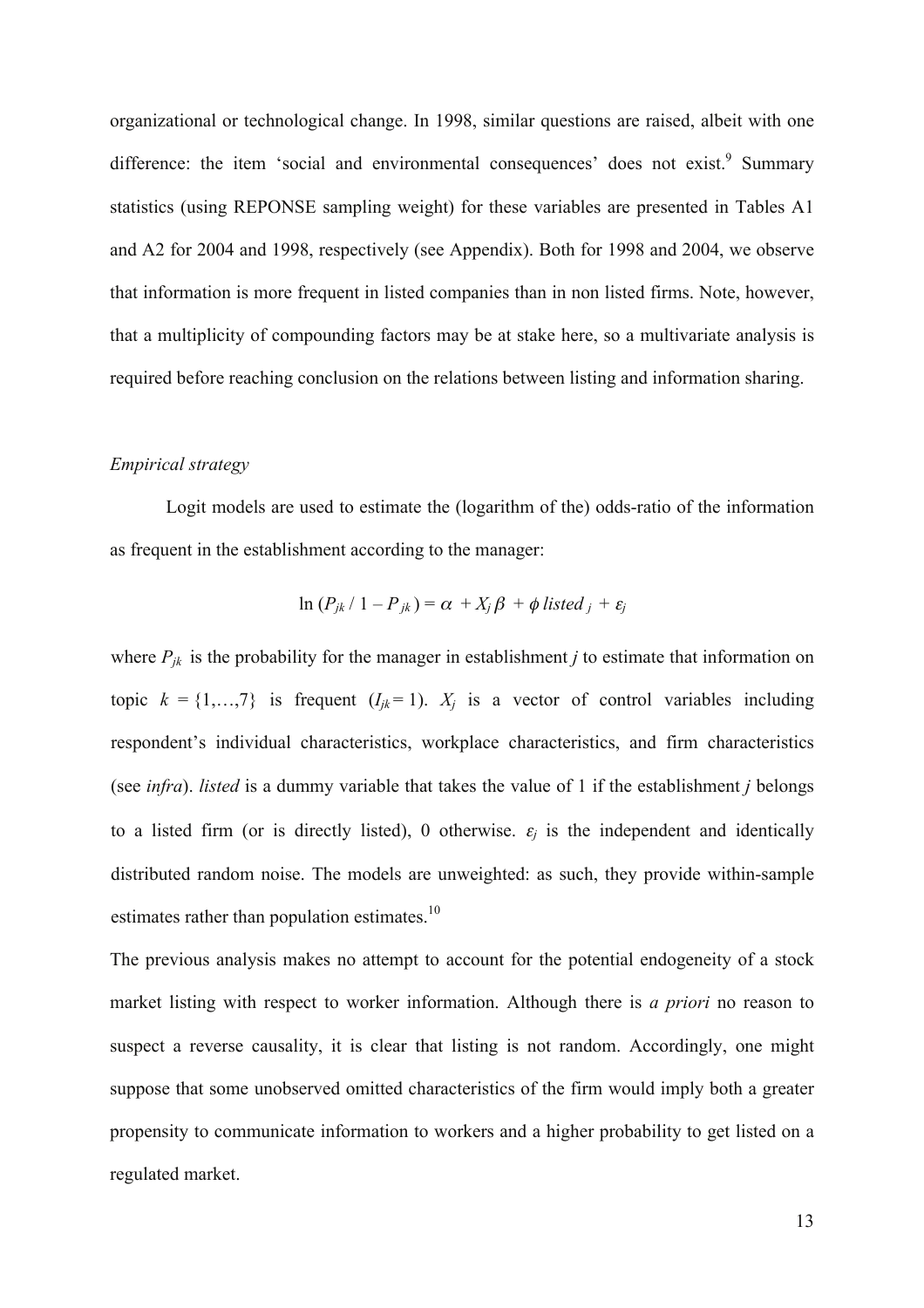A common procedure to alleviate endogeneity concerns is to have an instrumental variable estimation approach. We use the extent of the market as an instrument: firms that compete on the global, international market, rather than at the national or local level, are more likely to be listed because stock market listing enables them to raise a large amount of equity capital. At the same time, there is no reason to suppose that the extent of the market *per se* has any direct effect on worker information. Our instrumental variable model is based on a recursive bivariate probit estimation (see e.g. Greene, 2003) as both our regressor (listing) and outcome variables (information quality) are binary. In the first stage, we estimate the odd-ratio of being listed on a set of regressors including our instrument (*market size*). The second stage estimates the odd-ratio of delivering frequent information incorporating the predicted probability of listing among regressors. Estimations are simultaneous to account for the possible correlation between residuals.

#### *Control variables*

At the firm-level, we control for the size (number of employees). At the establishment-level, we control for the size (number of employees), age and state of the market over the three years preceding the survey (growth, stable or decline). Concerning the industry, we first use an indicator that distinguishes between 16 different positions (Naf 16). However, because industries might be an important determinant of industrial relations while being correlated with stock market listing, we also control, in alternative models, for an 85 positions indicator (Naf 85) and for a 3-digit indicator when possible (185 positions). By doing so, we intend to hone in closely enough to industry characteristics: firms within narrowly defined industries should *a priori* choose similar production and organization methods and have similar workforce compositions, thereby permitting better observation of the conditional effects of stock market listing.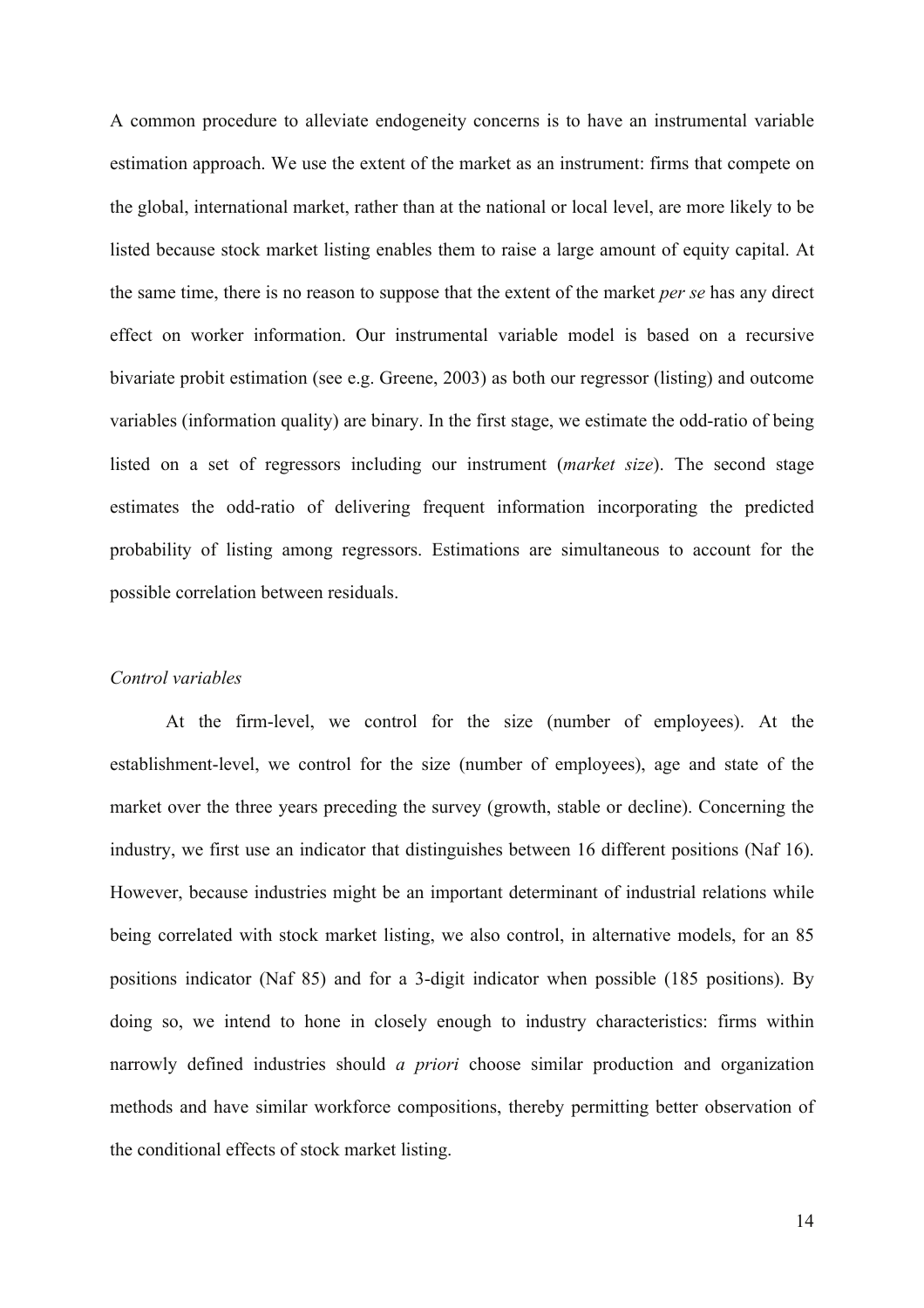The characteristics of the workforce are taken into account through the structure of occupational groups (proportion of managers, supervisors and technicians), the proportion of employees aged under 40 and the proportion of women. Concerning industrial relations at the establishment level, the French legal system allows distinguishing two types of worker representatives.<sup>11</sup> First, those directly elected by their colleagues (who are potentially, but not necessarily, union members). As such, they participate in various consultative bodies: workplace delegate (*délégué du personnel*), works councils (*comité d'entreprise*) or equivalent and health, safety and improvement of working conditions committee (c*omité d'hygiène, de sécurité et des conditions de travail*). Second, union delegates are those directly nominated by unions. They are the only ones entitled to participate in negotiations with employer representatives. We therefore introduce two dummy variables: one indicating the presence of an elected worker representative body, the other indicating the presence of union delegates, both at the establishment level. We also introduce individual-level information into the regressions to characterize the interviewed manager (function and tenure).

For 1998, the same variables are used, with two exceptions (no information available): the age structure of the workforce at the establishment level and the 3-digit industry indicator. Summary statistics for the firm and workplace characteristics are presented in Appendix Table A3 for 2004 and 1998. The proportion of establishments belonging to a listed firm is very stable between the two dates, with 26.3% in 2004 and 25.4% in 1998.

#### *Estimation results*

Table 1 shows that there is a positive, significant conditional correlation between being listed and the frequency of information in 2004. Looking at model 1 (logit estimation, 16 positions industry dummy), we observe that, except for wage prospects, all of the point estimates are significant at the 1, 5 or 10% levels. This global correlation between listing and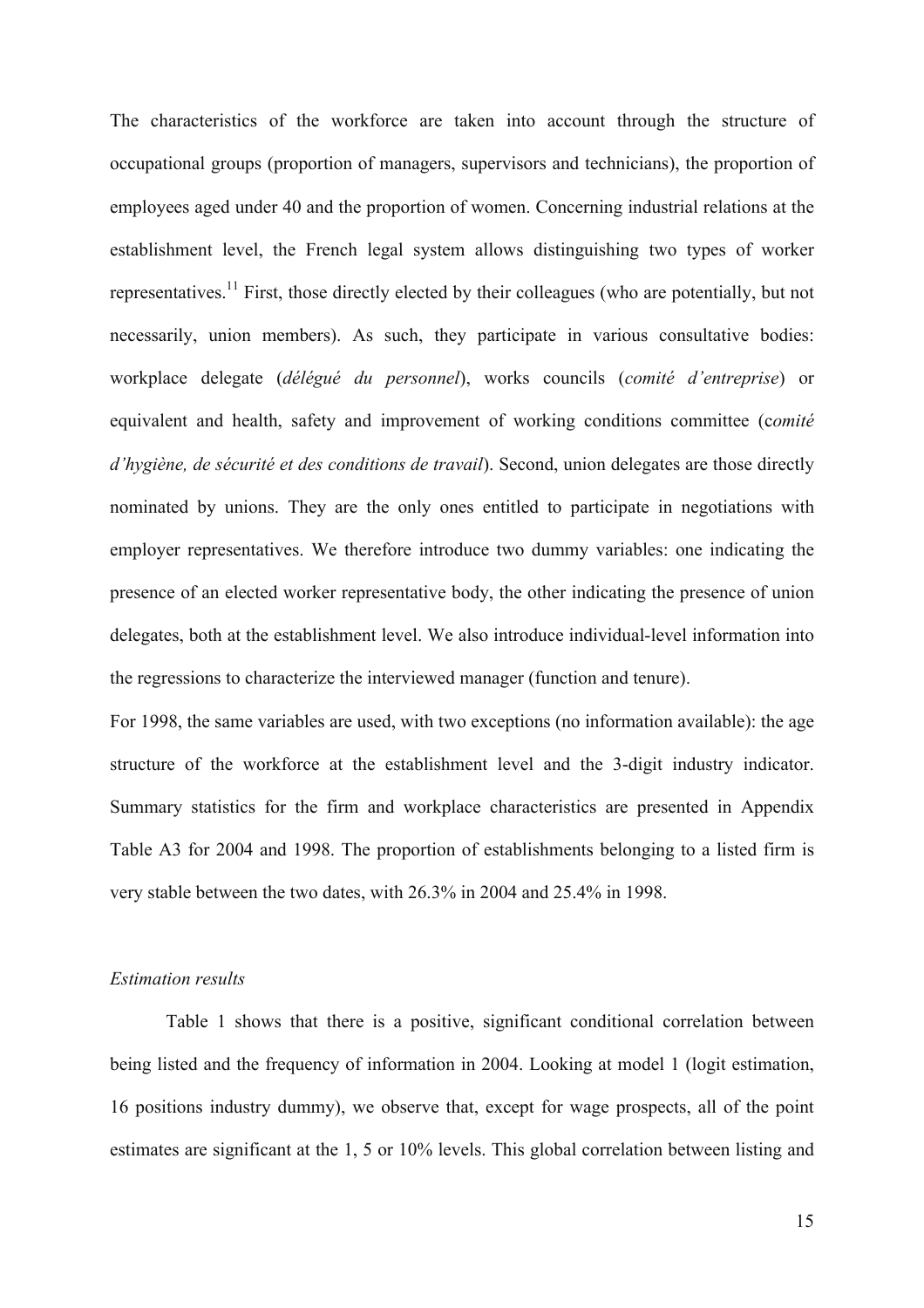information frequency is robust to a narrower definition of industries (85 positions instead of 16, in model 2). As an ultimate check regarding sector, we also control in an alternative specification with a 3-digit indicator: the point estimates are very similar to model 2, and for all items, the level of statistical significance is unchanged. <sup>12</sup> Accordingly, industry differences between listed and non-listed firms do not drive our results.

Overall, this correlation is more pronounced for four items: the strategy, the economic situation of the firm, the environmental and social consequences of the firm's activities and training opportunities. Interestingly, these items are those of greatest interest for financial investors, with the noticeable exception of training. As such, they are directly covered by information disclosure requirements in corporate law. In contrast, information sharing is less intense regarding shop-floor related issues (employment and wage prospects, organizational and technological changes).

#### INSERT TABLE 1 ABOUT HERE

Model 3 in Table 1 presents estimates of the listing effect on worker information derived from the instrumental variable approach. In all of the regressions, the instrument performs well, with a first stage conditional correlation (between market size and listing) significant at the 1% level. The results confirm the view that listed companies better inform their workers. Compared with models 1 and 2, the significance level (and point estimates) of the instrumental variable estimations are increased. Once again, information of direct interest to financial investors (firm's strategy, economic situation and environmental and social consequences of its activity) stands out as being particularly related to stock market listing. Wage prospects is the only item for which listing has no impact on information regardless of the estimation method. In Table A4, we present the full bivariate probit estimation for information sharing on strategy. We observe that the size of the establishment and/or of the firm has no significant impact on the intensity of information sharing.<sup>13</sup> In contrast, the sector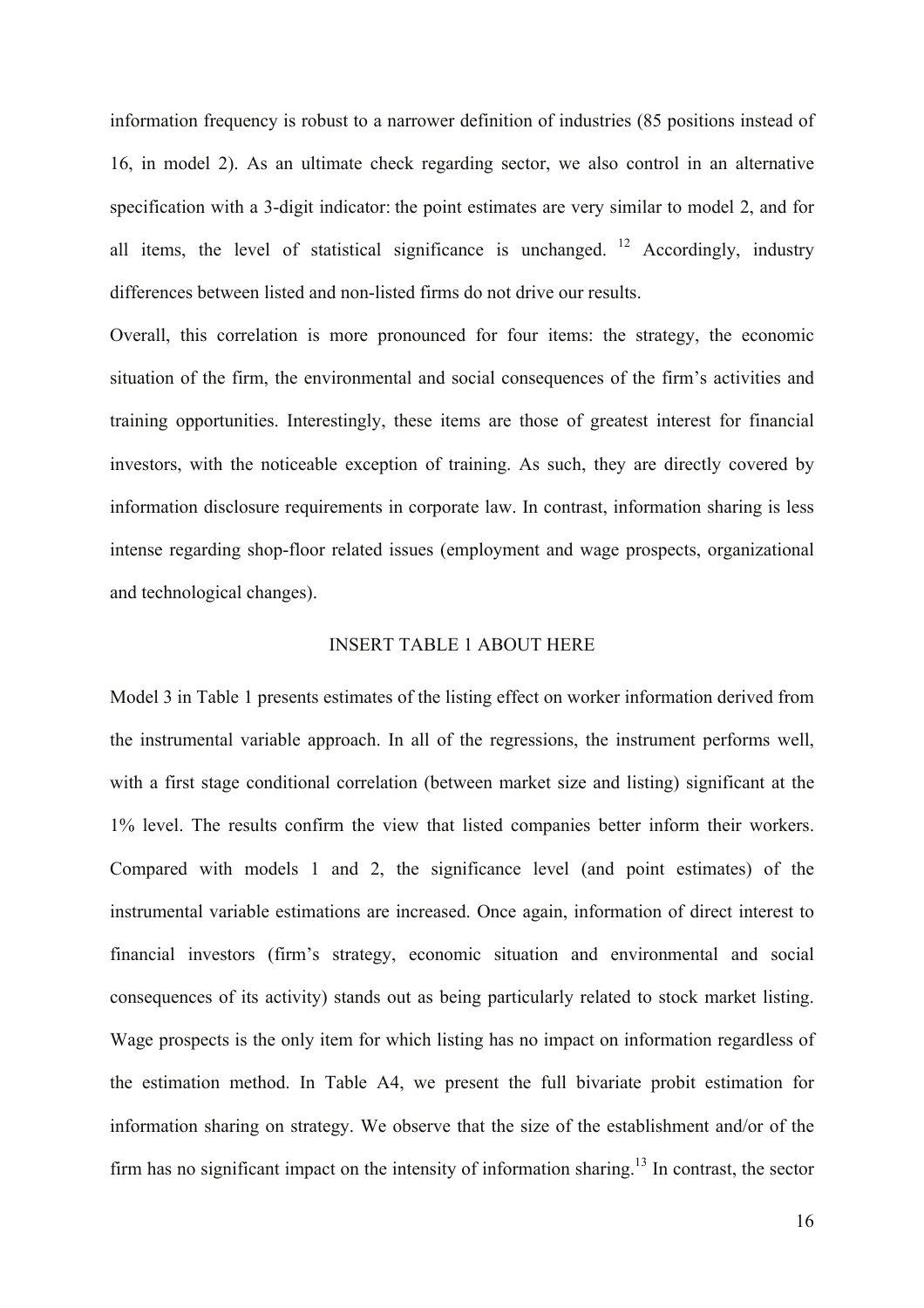is an important factor: construction, business and personal services sectors are characterized by a low intensity of information sharing. Without surprise, the structure of the workforce displays a strong relationship with information sharing. Information increases with the proportion of high-skilled and young workers (less than 40 years old). Finally, the presence of a works council (or equivalent) has no significant impact on the frequency of information sharing. This result may be explained by the small share of establishments without works council in our sample (10.6%, unweighted statistics). This share is due to the fact that our sample excludes very small establishments (not required by labor law to have such a structure).

In the previous section, we identified two distinct mechanisms that contribute to transmit information from shareholders to workers: a legal one whereby corporate executives are mandated by (labor) law to transmit shareholder information to the work council and an economic one, related to the low cost of information transmission once produced. Our data do not allow us to disentangle these two mechanisms: a possibility would have been to interact stock market listing with the presence of works council. However, more than 95% of our listed workplace have such a council (unweighted statistics), leaving us with too few variation to make proper identification.

Estimations run on the 2004 cross-section survey are replicated with the 1998 survey. Once again information sharing is estimated through the manager questionnaire, where questions strictly similar to 2004 were posed. Table 2 gives the estimation results. The difference with 2004 is salient: the conditional correlation between information frequency and listing is not significant for five items out of six. A positive relation only holds for information on the firm's strategy. Using a 16 or 85 positions dummy for sector (models 1 and 2, respectively) does not make any difference.<sup>14</sup> Implementing instrumental variable estimations confirms the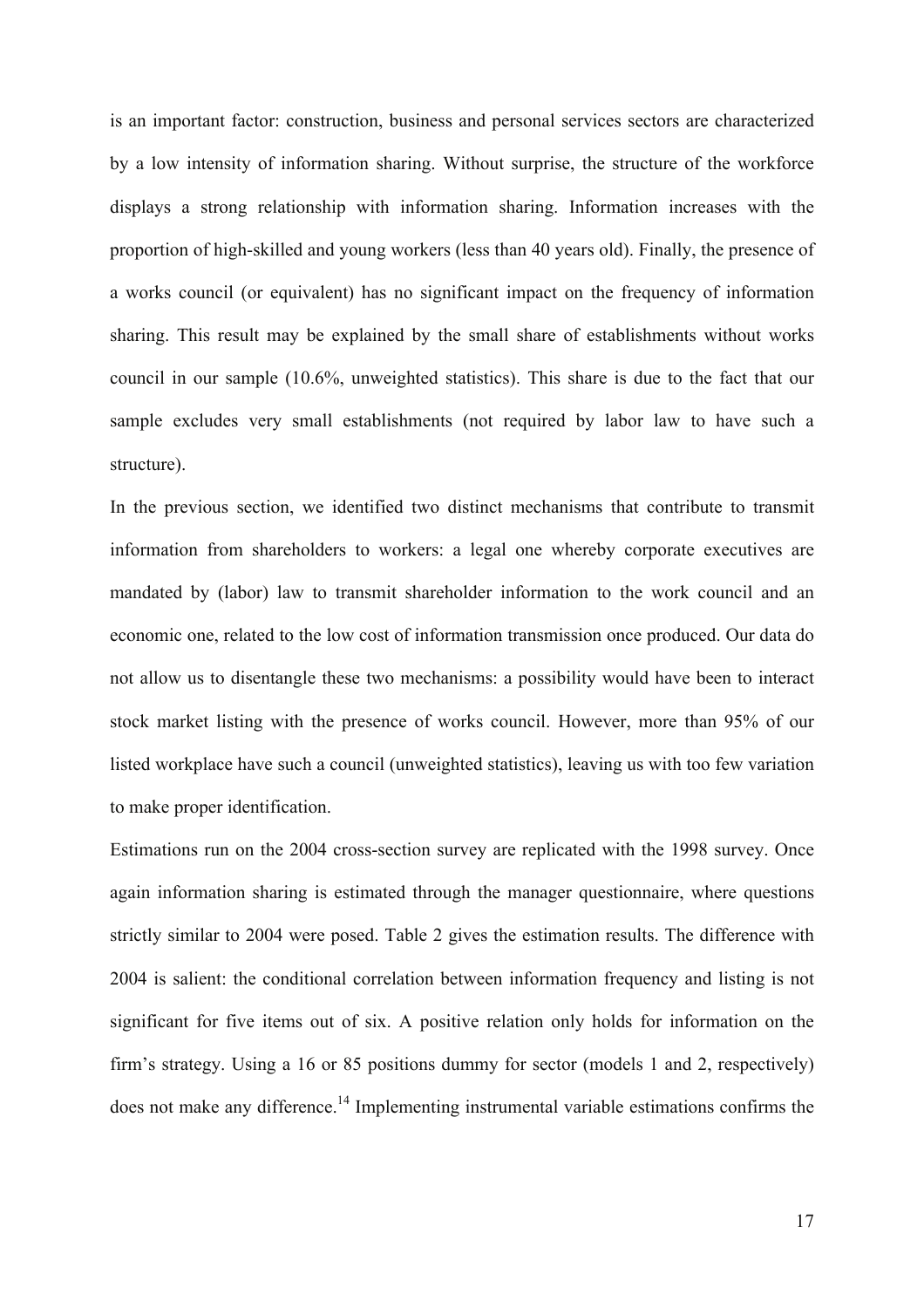conclusion: we do not find any statistical relations between listing and information quality, regardless of the item (model 3 in Table 2).

#### INSERT TABLE 2 ABOUT HERE

#### *Summary*

Our empirical analysis on cross-sections yields the following conclusion: the link between information sharing and being listed is estimated to be (much) lower in 1998 than in 2004, conditional on a large set of observable covariates. We therefore document a modification of the conditional correlation between listing and worker information over time, from a non-existent relation to a positive one. The empirical analysis is not performed on a panel, but the two cross-sections are designed so as to be representative of the productive sector at each point in time. Cross-sectional analyses, together with the instrumental variables approach, therefore supports the hypothesis that there has been a change in the way listing impacts information sharing. These results support the idea that stock market pressure and regulatory changes have improved worker information in listed companies between 1998 and 2004, but not in private ones.

#### *Information sharing and job satisfaction*

The crucial question is then the following: do workers really care about the information they receive? Put differently, does more information have any favorable consequences for workers? As discussed in the first section, a couple of recent studies have explored this issue. Kalmi and Kauhanen (2008) find a positive correlation between the intensity of information sharing, as defined by workers, and several outcomes, among which job satisfaction. In addition, Haines and *al.* (2010) find evidence of a negative relation between information sharing, as defined through managerial answer, and employee voluntary turnover. However, these studies do not make any distinction between different types of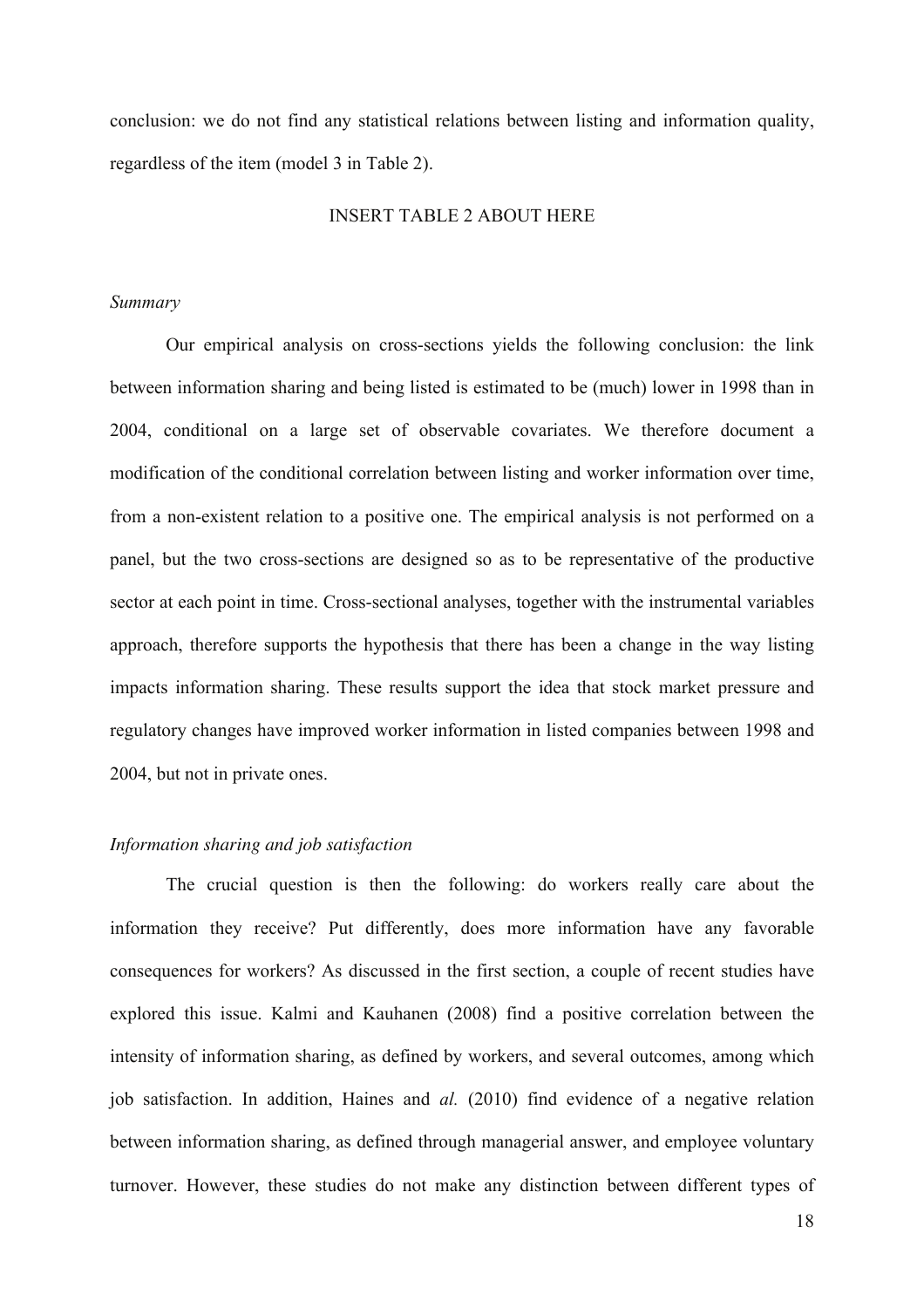information. Our analysis so far shows that not all types of information are equally determined. Combs, Liu, Hall and Ketchen (2006) also suggest that not all types of information are equally important for workers. Accordingly, just like the recent literature on HRM practices has progressed by 'debundling' practices (see section 1), we improve on previous researches by distinguishing different types of information: we study distinctly their relations with job satisfaction.

Different dimensions might be used to measure job satisfaction (Clark, 1996; Warr, 2007). Contrary to WERS, the REPONSE survey does not contain any direct question on this point. However, the 2004 employee survey includes a question that informs on employees' perception of recognition of their effort by supervisors. Arguably, the recognition of one's work, *i.e.* the perception of fair treatment given his/her effort, is a crucial component of job satisfaction and organizational commitment (Warr, 2007: 128-137). We therefore explore whether information sharing with workers has any significant relation with the perception that have employees to be fairly recognized by their hierarchy. The question we use is stated as follows: "*Given your overall effort, does your firm recognize your work fairly?"* We define *work recognition* as a dummy that takes value 1 if the answer is yes, 0 otherwise. For 42.51% of workers the answer is positive.

Before proceeding with the regressions, it is important to note that our dependant variable (work recognition) and our variables of interest (information sharing on different topics) do not come from the same questionnaire. Like Kalmi and Kauhanen (2008) with job satisfaction, we use the worker questionnaire to assess recognition of effort. However, our measure of information sharing is based on the manager survey: it reflects employers' perception. We think that such a design reduces the probability for our results to be driven by unobserved heterogeneity at the individual (worker) level: for example, a worker with a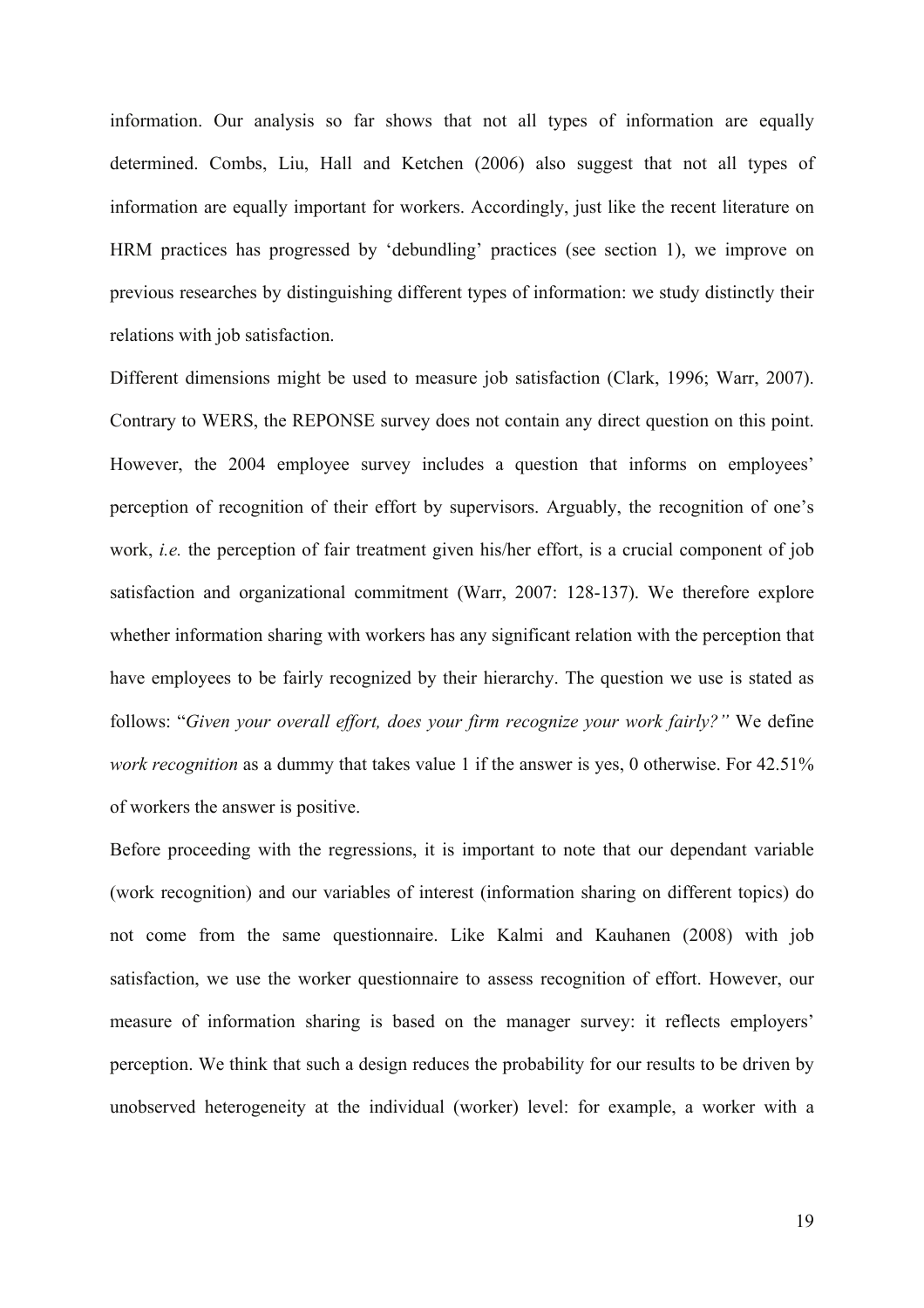'positive' attitude (or optimistic nature) may find both that information is substantial and recognition of effort important enough.

We merge our sample of workplaces with the employee survey. We end up with 5781 workers belonging to 2211 different establishments. We estimate the following equations for  $2004^{15}$ 

$$
\ln (P^{rec}_{ij} / 1 - P^{rec}_{ij}) = \alpha + X_i \beta_l + X_j \beta_2 + \phi I_{jk} + \varepsilon_{ij}
$$

where  $P^{rec}_{ij}$  is the probability for worker *i* in establishment *j* to consider that he/she is fairly recognized by supervisors,  $X_i$  is a vector of individual controls,  $X_i$  is a vector of workplace and firm characteristics, and  $I_{ik}$ , a dummy variable that takes value one if information sharing on topic  $k = \{1, \ldots, 7\}$  in establishment *j* is frequent, zero otherwise. We estimate seven different regressions for the seven topics on information sharing.  $\varepsilon_{ij}$  is the independent and identically random noise. As we have several workers per establishment, we account for within-cluster correlation by computing robust standard errors, clustered on establishments.

In our baseline model (1), individual controls (*Xi*) include gender, tenure (in three classes), occupation (in four classes), working part time, and union membership (present or past). Table A5 present summary statistics for these variables, using REPONSE sampling weight. As a robustness check (model 2), we also introduce the (individual) net hourly wage<sup>16</sup>: we expect perception of recognition to be strongly related with the wage level. At the workplace or firm level, we control for industry (16 positions), establishment size and age, firm size, proportions of women, white collar and employees aged under 40, presence of union representative and presence of elected worker representatives. Crucially, we also control for stock market listing. Ignoring this information may bias estimated coefficients on information sharing, as we have shown that, at least in 2004, both variables are strongly correlated. Our test is therefore the following: once netted out the effect of stock market listing and other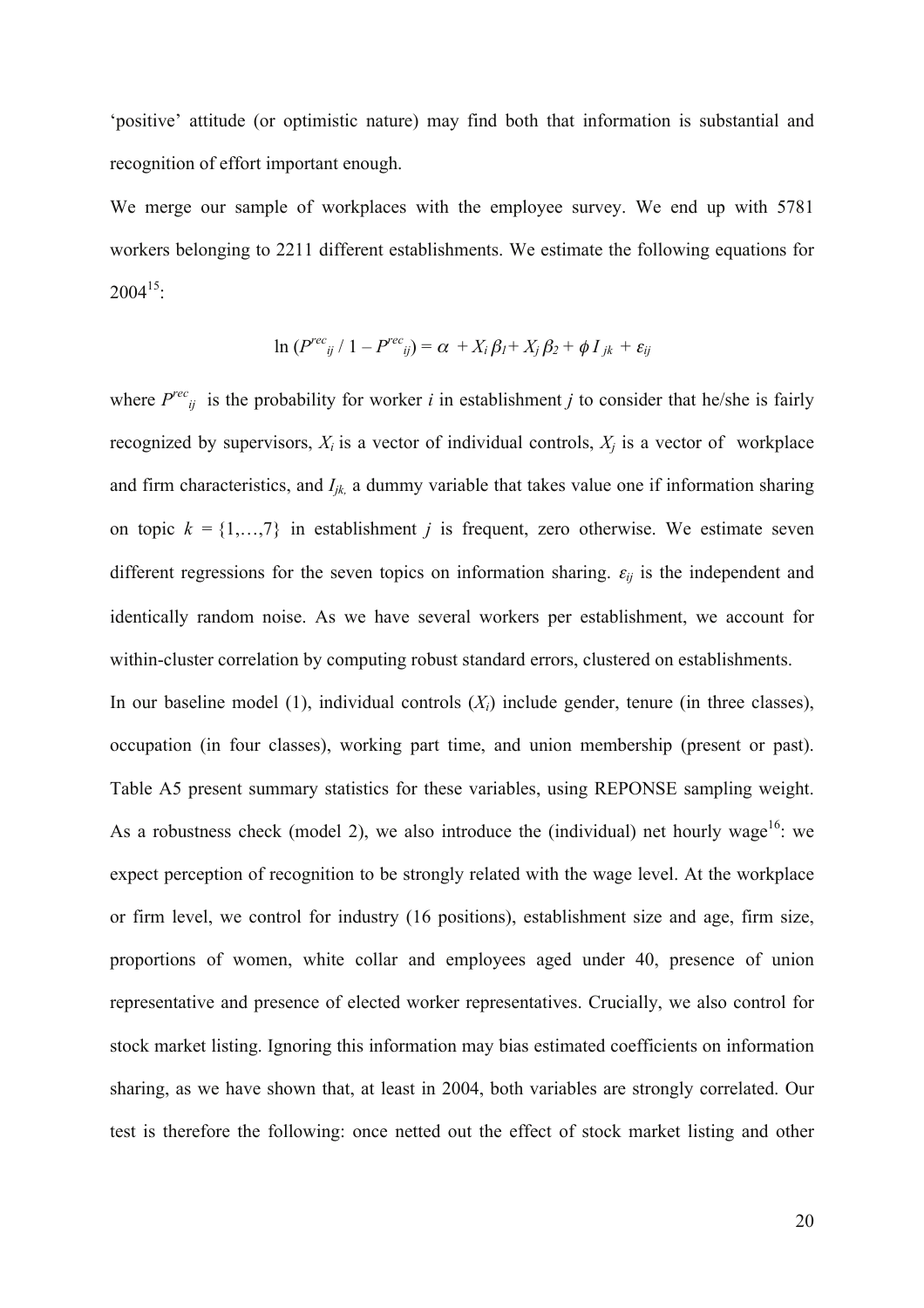covariates, does information sharing significantly correlate with employees' perception of fair recognition? Table 3 presents the results of regressions.

In model (1), three topics out of seven display a significant positive conditional correlation with recognition of work, at the 5% level: information on the environmental and social consequences of the activity, information on wage prospects and information on training. These results are robust when controlling for wage (model 2), even if it slightly reduces point estimates (information on social and environmental consequences becomes significant at the  $10\%$  level)<sup>17</sup>. Our results are in line with previous studies as they show evidence of a positive relation between information sharing and job satisfaction (as estimated by fair recognition of effort). They also point out, as expected, that not all information are equally important for workers. Interestingly, neither the information on strategy nor on the economic situation, that are strongly disclosure-induced, is correlated with recognition. Put differently, workers are not so sensitive to general, strategic information regarding their firm or workplace. Shopfloor-related information, on the evolution of wage and training opportunities, appears to be more important in terms of subjective well-being. Information on wage in particular appears as an important driver of job satisfaction while it is the only item for which we did not find any relation with stock market listing (see Table 1).

Together these results suggest that there is a gap between disclosure-induced information and satisfaction-enhancing information. There is however one important exception, with the information on social and environmental consequences of the activity. As discussed in the first section, reporting on this topic was introduced in corporate law by the New Economic Regulation Act of May 2001, as a way to strengthen the disclosure regime of French listed firms and to take into account the potentially significant externalities of (large) corporations. We have evidence here that this topic is highly valued by workers: frequent information significantly increases the perception to be fairly recognized given his/her effort.

21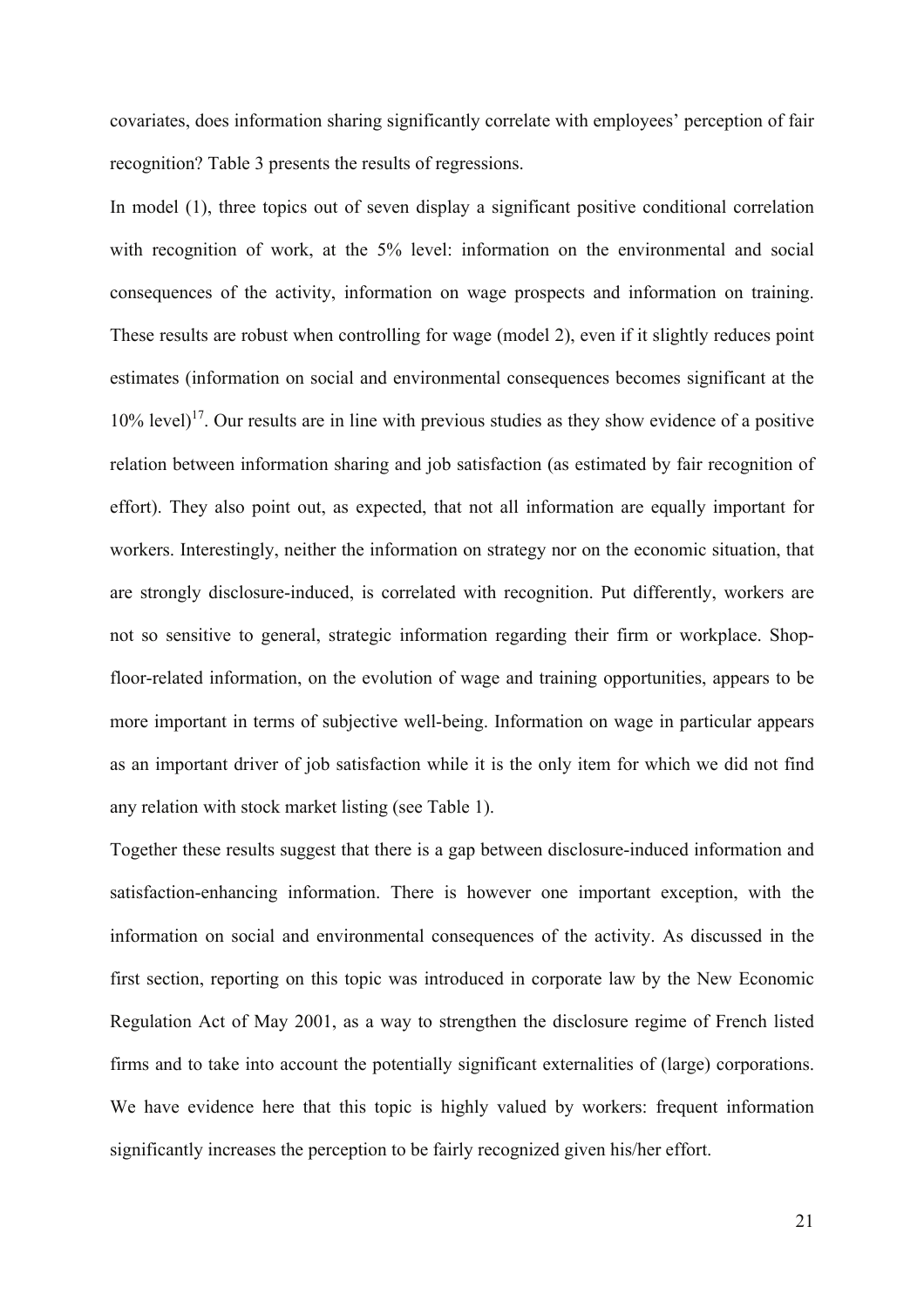#### **Conclusion**

Demand for greater and better information disclosure in listed companies is a key component of the financialization process in the U.S. and in Europe. In this article, we address the potential consequences of this process for workers: (i) does worker information increase? (ii) if so, does it improve worker job satisfaction ? We use a matched employer employee linked dataset representative of the French productive sector to provide answers.

Concerning the first question, our answer is positive. We find that worker information has improved in listed companies between 1998 and 2004, but not in private ones. Although we observe no positive conditional correlation between stock market listing and the intensity of information sharing with workers in 1998, we document a positive correlation in 2004. Further, our empirical strategy supports an interpretation in terms of causality, with stock market listing leading to higher information sharing. We interpret the difference between 1998 and 2004 as a side effect of the dramatic changes in the French corporate governance model over the period, notably the increased presence of financial investors in the equity capital of listed companies and new information disclosure requirements.

Concerning the second question, the answer is more ambiguous. We find that information sharing is associated with a more frequent feeling by employees of fair recognition of effort. However, we show that workers do not consider all types of information as equally important. In particular, we do not observe a clear correspondence between disclosure-related topics, highly valued by shareholders and financial investors, and recognition-enhancing topics, more directly connected with the shop-floor (wage prospects and training opportunities). Information on the environmental and social consequences of the activity is singular, as it seems to have a positive impact on workers well-being while being initially driven by corporate law and shareholder information concerns. It is important to bear in mind that we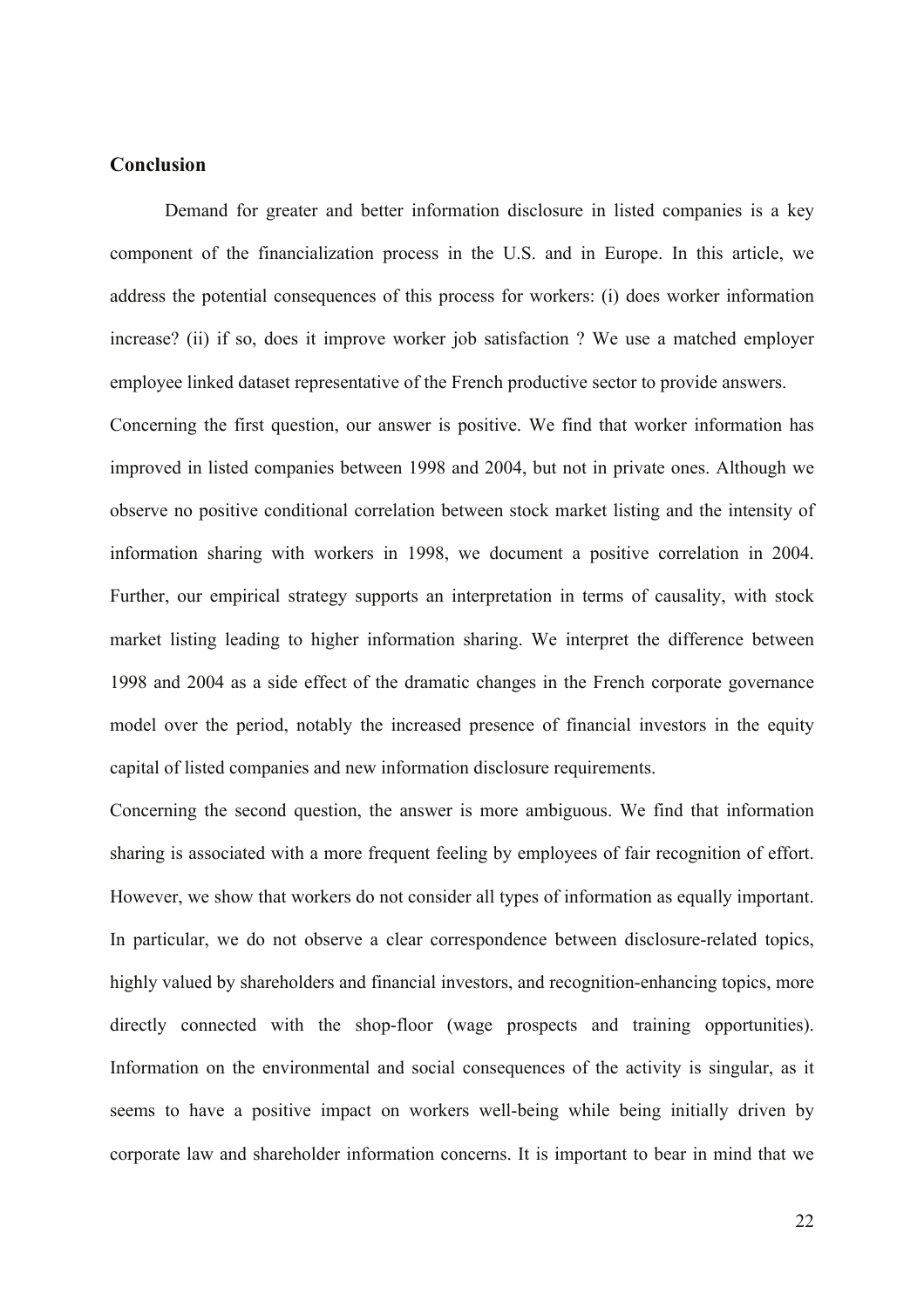use one proxy for job satisfaction, as measured through the perceived recognition of effort by supervisors. Further explorations might be conceived, focusing on other possible proxies or other outcomes, such as voluntary turnover or employee engagement.

Finally, our research contributes to the literature on the financialization of the business firm. This process has caused major changes at the corporate level, with management now being primary focused on share price. It has often been argued that this transformation in corporate governance has had, and still has, rather negative impact on workers' commitment. According to this 'constraint hypothesis' (Conway *et al.*, 2008), the quest for (short term) stock price increase may have triggered a cost-cutting approach to human resource management practices (Hutton 1995; Porter 1997). As such, a shareholder value-oriented approach to managing a business constrains the capacity of management to enter into cooperative arrangements with workers. At the same time, the instability brought by the growing intensity of the market for corporate control (in the 1980s in the US, in the 2000s in continental Europe) may have impeded corporate executives to engage in long term relationships with their employees. Altogether, these changes could have a detrimental effect on worker commitment, revealing a "*dark side of shareholder value*" (Gelter, 2009). Empirical work, both quantitative studies (Black *et al.*, 2007; Conway *et al.*, 2008) and qualitative case studies (Jackson *et al.*, 2005, Deakin, Hobbs, Konzelmann and Wilkinson, 2006) have produced so far mixed evidence on this 'constraint hypothesis'. In this article, we somehow highlight a 'bright side' of shareholder value: workers have also benefited from stock market pressures for greater disclosure. They are now better informed on a range of topics regarding their firm and its environment, and for at least one of these topics (the social and environmental consequences of the activity), this process appears to have increased workers' job satisfaction and commitment. In ending, our research underlines the ambiguous impact of the financialization process for workers: although it potentially decreases the ability of managers to enter into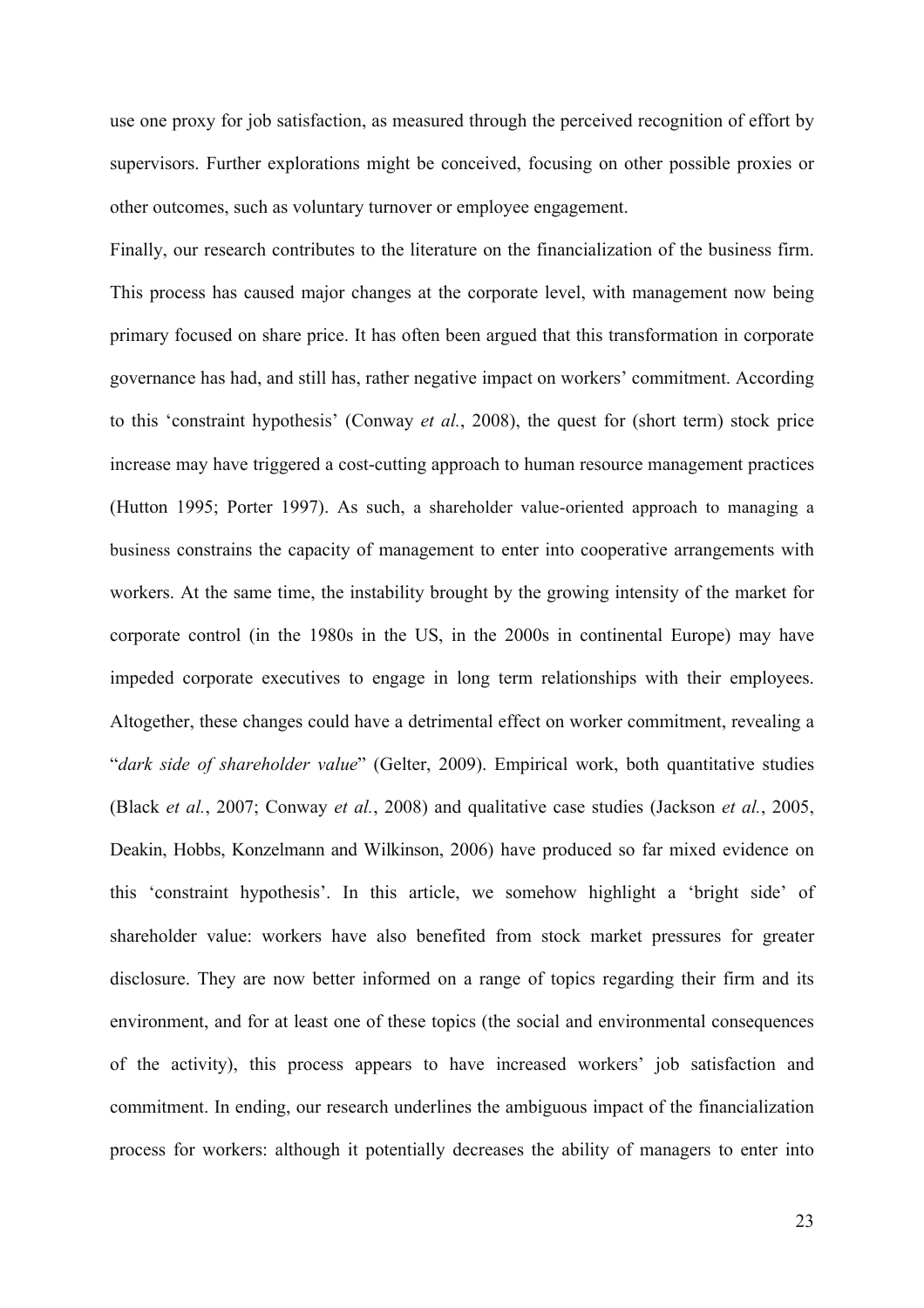partnership-style arrangements with workers, it actually makes the firm more transparent for its stakeholders.

#### **References**

- Armour, John, Simon Deakin, and Suzanne Konzelmann. 2003. 'Shareholder Primacy and the Trajectory of Corporate Governance'. *British Journal of Industrial Relations* 41: 531–55.
- Berle, Adolf, and Gardiner Means. 1932, New ed. 1967. *The Modern Corporation and Private Property.* New York: Harcourt, Brace and World.
- Black, Bernard S. 2000. 'The Core Institutions that Support Strong Securities Markets.' *Business Lawyer* 55(4): 1565–607.
- Black, Boyd, Howard Gospel, and Andrew Pendleton. 2007. 'Finance, Corporate Governance, and the Employment Relationship.' *Industrial Relations* 46(July): 643-50.
- Blair, Margaret M. 2000. 'Firm-Specific Human Capital and the Theories of the Firm.' In *Employees and Corporate Governance,* edited by Margaret M. Blair and Mark J. Roe, pp.58-90. Washington, DC: Brookings Institution.
- Blair, Margaret M., and Steven M.H. Wallman. 2001. *Unseen Wealth*. *Report of the Brookings Task Force on Intangibles*. Washington, DC: Brookings Institution.
- Brown, Robert J. 2007. 'Corporate Governance, the Securities and Exchange Commission, and the Limits of Disclosure.' *Catholic University Law Review* 57: 45-92.
- Clark, Andrew E., 1996. 'Job Satisfaction in Britain', *British Journal of Industrial Relations* 34(2): 189-217.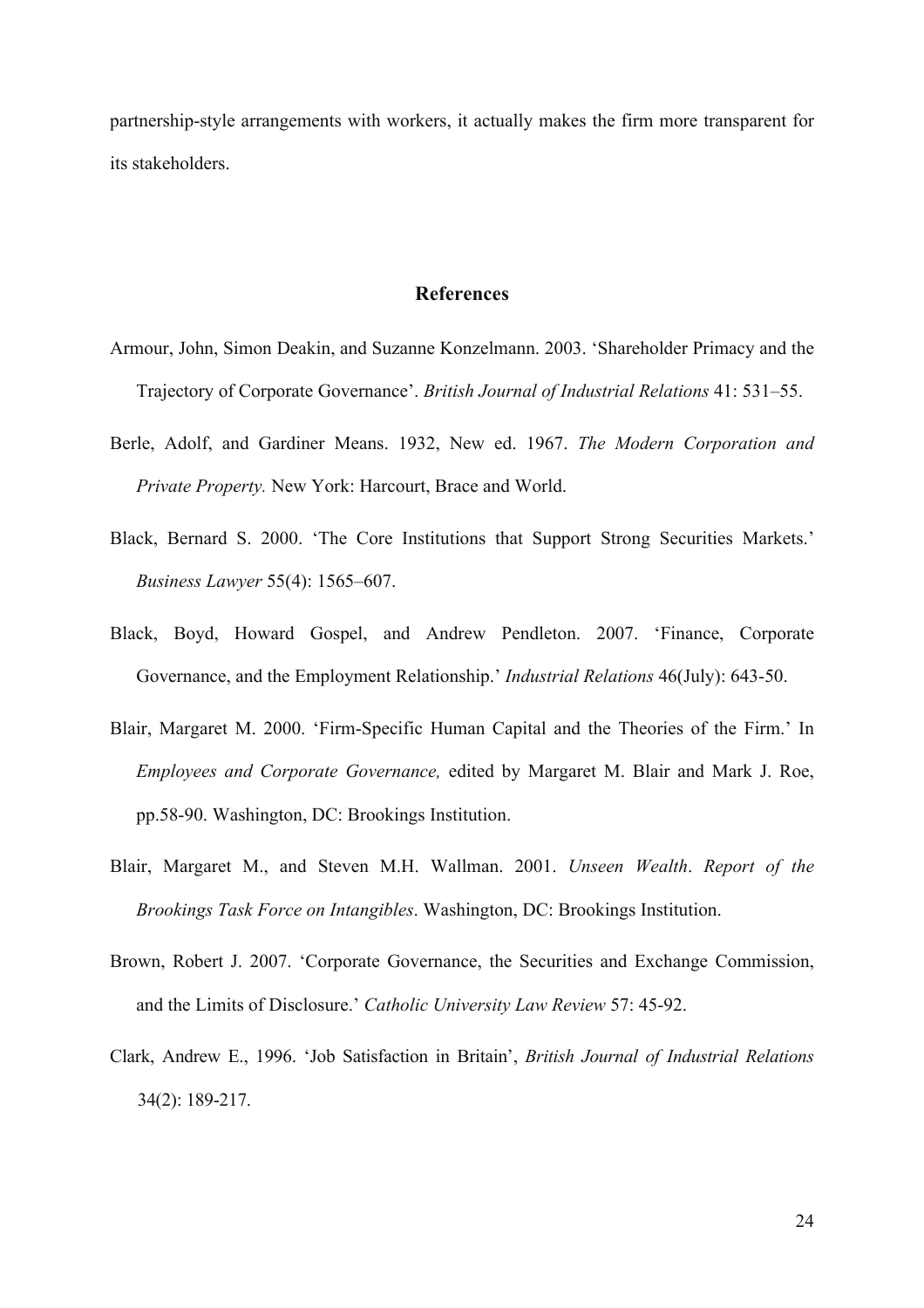- Combs, James, Yongmei Liu, Angela T. Hall, David J. Ketchen, J. 2006. 'How Much do High Performance Work Practices Matter? A Meta-Analysis of their Effects on Organizational Performance.' *Personnel Psychology* 59: 501-28.
- Conway, Neil, Simon Deakin, Suzanne Konzelmann, Heloïse Petit, Antoine Rebérioux and Frank Wilkinson. 2008. 'The Influence of Stock Market Listing on Human Resource Management: Evidence for France and Britain.' *British Journal of Industrial Relations* 46(December): 631-73.
- Corrado, Carol A., Charles R. Hulten and Daniel Sichel. 2006. 'Intangible Capital and Economic Growth.' *NBER Working Paper* No 11948. NBER.
- Cottini, Elena, Takao Kato and Nielsen Niels Westergaard. 2009. 'Adverse Workplace Conditions, High-Involvement Work Practices and Labor Turnover: Evidence from Danish Linked Employer-Employee Data.' *IZA Discussion Papers* 4587.
- Deakin, Simon, Richard Hobbs, Suzanne Konzelmann and Frank Wilkinson. 2006. 'Anglo-American Corporate Governance and the Employment Relationship: a Case to Answer?' *Socio-Economic Review* 4: 155-174.
- Dore, Ronald, 2008. 'Financialization of the global economy.' *Industrial and Corporate Change* 17: 1097-112
- Enriques, Luis and Marco Volpin. 2007. 'Corporate Governance Reforms in Continental Europe.' *Journal of Economic Perspectives* 21(1): 117-40.
- Faccio, Mara and Larry Lang. 2002. 'The Ultimate Ownership of Western European Corporations.' *Journal of Financial Economics* 65(3): 365-95.
- Froud, Julie, Colin Haslam, Sukhdev Johal and Karel Williams. 2000. 'Restructuring for Shareholder Value and its Implications for Labour.' *Cambridge Journal of Economics* 24(6): 771-98.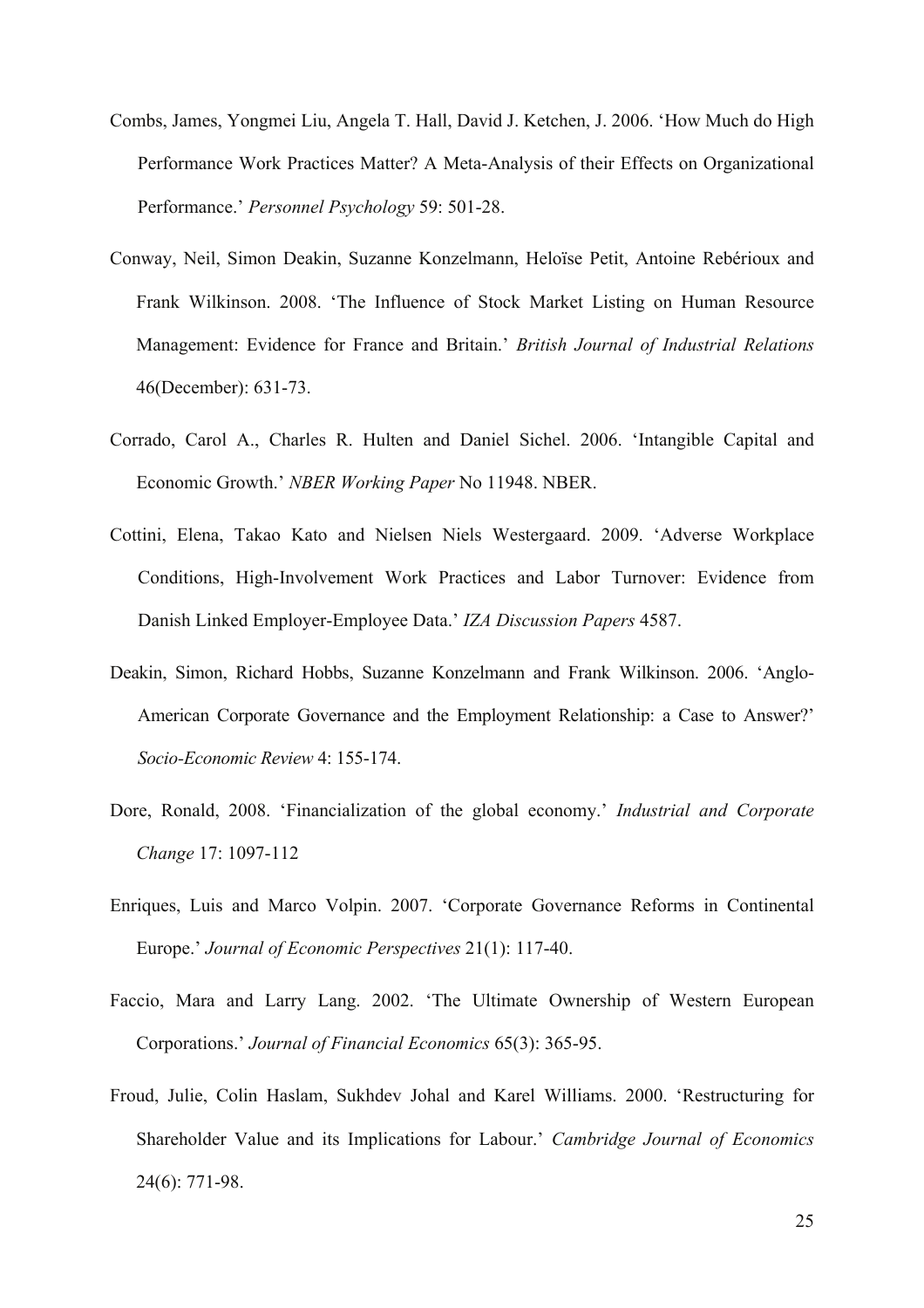- Gelter, Martin. 2009. 'The Dark Side of Shareholder Influence: Managerial Autonomy and Stakeholder Orientation in Comparative Corporate Governance.' *Harvard International Law Journal* 50(1): 129-94.
- Goetschy, Janine, and Annette Jobert. 2004. 'Employment Relations in France.' In *International and Comparative Employment Relations,* edited by Greg J. Bamber, Russell D. Lansbury and Nick Wailes, pp.176-210. Crows Nest, Australia: Allen & Unwin.
- Gordon, Jeffrey N. 2007. 'The Rise of Independent Directors in the United States, 1950-2005: Shareholder Value and Stock Market Prices.' *Stanford Law Review* 59(6): 1465-568.
- Gospel, Howard, and Andrew Pendleton. 2004. *Corporate Governance and Labour Management: An International Comparison.* Oxford: Oxford University Press.

Greene, William. 2003. *Econometric Analysis.* Upper Saddle River, NJ: Prentice Hall, 5th ed.

- Haines, Victor, Patrice Jalette, and Karine Larose. 2010. "The Influence of HRM Practices on Employee Voluntary Turnover Rate in the Canadian Non Governmental Sector." *Industrial and Labor Relations Review* 63(2): 228-46.
- Hansmann, Henry, and Reinier Kraakman. 2001. 'The End of History for Corporate Law.' *Georgetown Law Journal* 89: 439-68.
- Jackson, Gregory, Martin Höpner and Antje Kurdelbusch. 2004. 'Corporate Governance and Employees in Germany: Changing Linkages, Complementarities, and Tensions.' In *Corporate Governance and Labour Management: an International Comparison*, edited by Howard Gospel and Andrew Pendleton, pp. 84-121. Oxford: Oxford University Press.
- Jacoby, Sanford M. 2005. *The Embedded Corporation: Corporate Governance and Employment Relations in Japan and the United States.* NJ: Princeton University Press.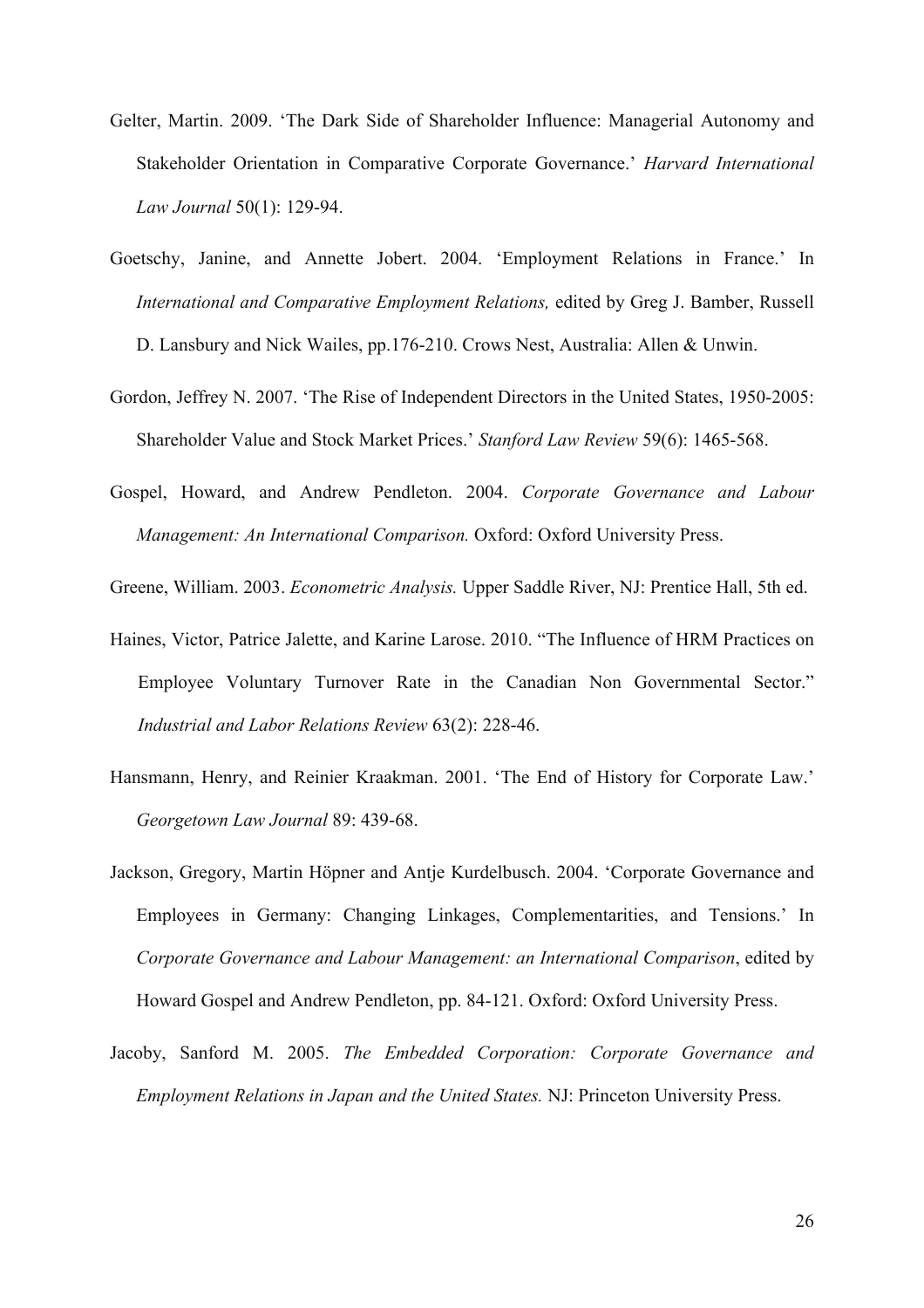- Jacoby, Sanford M., Emily M. Nason and Kazuro Saguchi. 2005. 'The Role of the Senior HR Executive in Japan and the U.S: Employment Relations, Corporate Governance, and Values.' *Industrial Relations* 44(April): 207–41.
- Kalmi, Panu, and Antti Kauhanen. 2008. 'Workplace Innovations and Employee Outcomes: Evidence from Finland.' *Industrial Relations* 47(July): 430-59.
- Kostant, Peter C. 1999. 'Exit, Voice and Loyalty in the Course of Corporate Governance and Counsel's Changing Role.' *Journal of Socio-Economics* 28: 203-46.
- Lazonick, William. 2008. 'The Quest for Shareholder Value: Stock Repurchases in the U.S. Economy.' *Louvain Economic Review* 74: 479-540.
- Lele, Priya, and Mathias M. Siems. 2006. 'Shareholder protection: a Leximetric Approach.' *Journal of Corporate Law Studies* 17: 17–50.
- Moore, Marc and Antoine Rebérioux. 2011. 'Revitalizing the Institutional Roots of Anglo-American Corporate Governance.' *Economy and Society* 40(1): 84-111.
- Morishima, Motohiro. 1991. 'Information Sharing and Collective Bargaining in Japan; Effects on Wage Negotiaton.' *Industrial and Labor Relations Review* 44(April): 439-85.
- O'Sullivan, Mary A. 2000. *Contests for Corporate Control. Corporate Governance and Economic Performance in the United States and Germany.* Oxford: Oxford University Press.
- Perraudin, Corinne, Héloïse Petit, and Antoine Rebérioux. 2008. 'The Stock Market and Human Resource Management: Evidence from a Survey of French Establishments.' *Louvain Economic Review* 74(4-5): 541-86.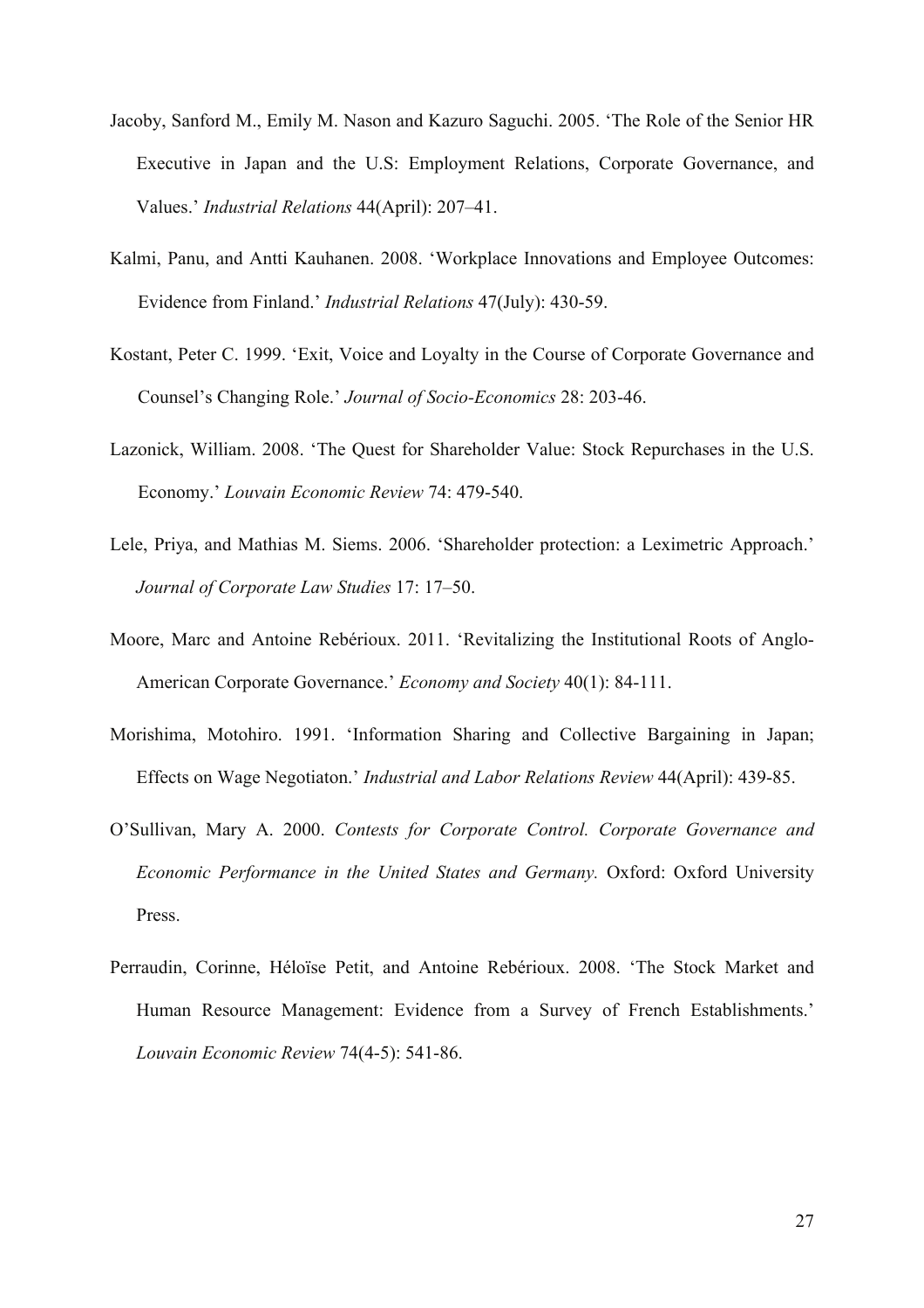- Poulain, Jean Guillaume. 2006. 'La détention du capital des sociétés françaises du CAC40 par les non-résidents fin 2005.' *Bulletin de la Banque de France* 149. Paris : Banque de France.
- Reiter, Jérome P., Elaine L. Zanutto and Larry W. Hunter. 2005. 'Analytical modeling in complex surveys of work practices.' *Industrial and Labor Relations Review* 59(October): 82-100.
- Tirole, Jean 2006. *The Theory of Corporate Finance.* NJ: Princeton University Press.
- Useem, Michael. 1996. *Investor Capitalism: How Money Managers are Changing the Face of Corporate America.* New York: Basic Books/HarperCollins.
- Warr, Peter. 2007. *Work, Happiness and Unhappiness*, NJ: Psychology press.
- Zingales, Luigi. 2000. 'In Search of New Foundations.' *The Journal of Finance* 55(August): 1623-53.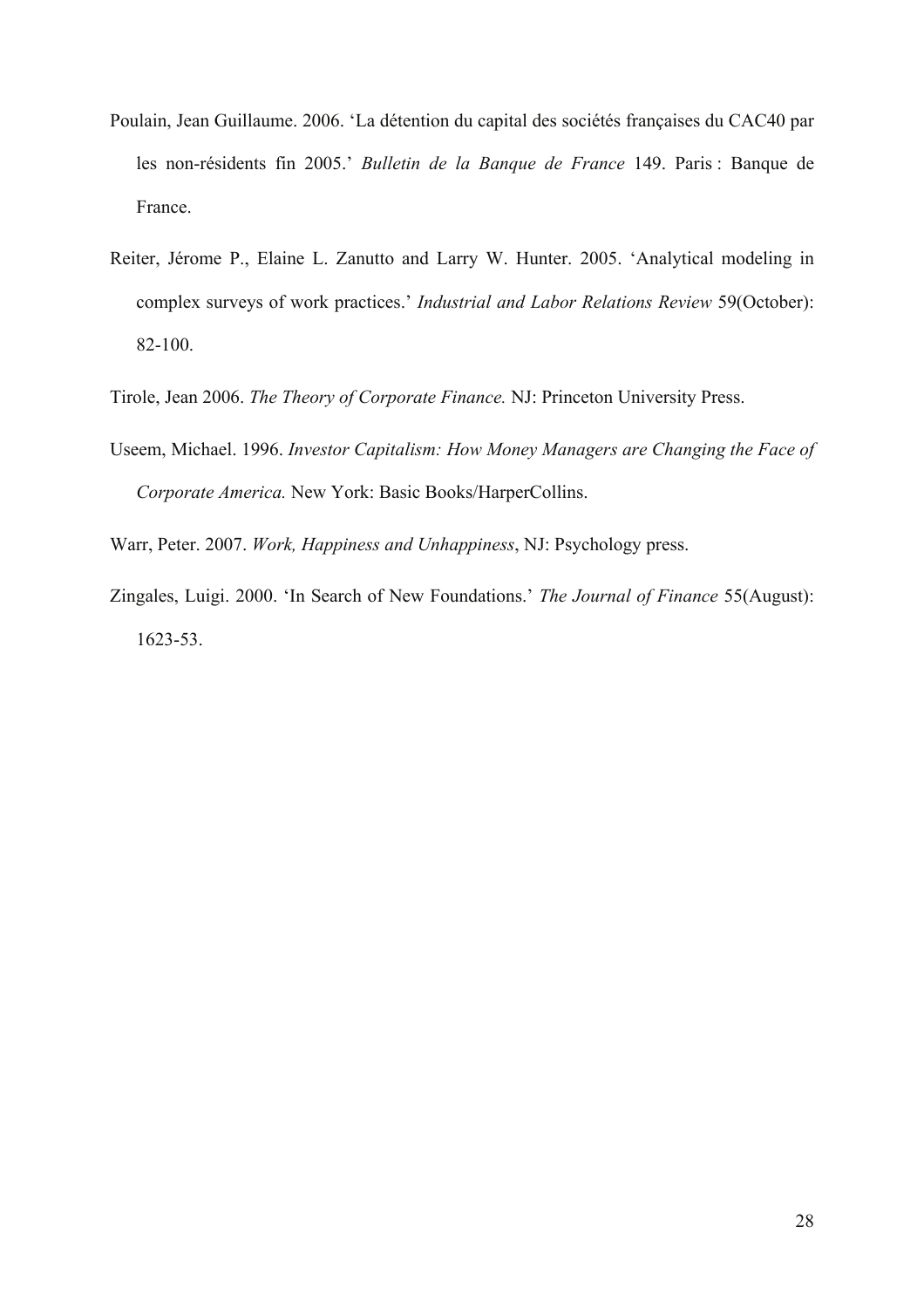| Table 1 – Estimation results for information sharing, 2004<br>Point estimates for 'Listed' |             |             |                 |
|--------------------------------------------------------------------------------------------|-------------|-------------|-----------------|
|                                                                                            | Model $(1)$ | Model $(2)$ | Model $(3)$     |
| Strategy                                                                                   | $0.275***$  | $0.215**$   | $1.109***$      |
|                                                                                            | (0.096)     | (0.101)     | (0.217)         |
| Economic situation                                                                         | $0.343***$  | $0.354***$  | $0.979***$      |
|                                                                                            | (0.102)     | (0.108)     | (0.366)         |
| Envir. & social consequences                                                               | $0.271***$  | $0.251**$   | $1.062***$      |
|                                                                                            | (0.098)     | (0.104)     | (0.240)         |
| <b>Employment</b> prospects                                                                | $0.173*$    | 0.150       | 1.030***        |
|                                                                                            | (0.094)     | (0.099)     | (0.328)         |
| Wage prospects                                                                             | 0.066       | 0.110       | 0.138           |
|                                                                                            | (0.093)     | (0.098)     | (0.403)         |
| Training opportunities                                                                     | $0.250**$   | $0.250**$   | $0.921***$      |
|                                                                                            | (0.101)     | (0.106)     | (0.338)         |
| Org. & techn. changes                                                                      | $0.201**$   | 0.188*      | 0.586*          |
|                                                                                            | (0.094)     | (0.099)     | (0.351)         |
| <i>Estimation method</i>                                                                   | logit       | logit       | biprobit $(IV)$ |
| Sector dummy                                                                               | Naf $16$    | Naf 85      | Naf $16$        |

**TABLES**

*Source*: Establishments of 20 employees or more in the private sector (excluding agricultural sector). 2,503 observations. 2004 REPONSE survey, manager representative questionnaire, Dares.

*Significance level*: \*\*\*p<0.01, \*\*p<0.05, \*p<0.1

*Reading*: first line, model (1): logit estimation of the probability that information is given on strategy, with a naf 16 sector dummy, yields a point estimate of 0.275 for 'Listed', significant at the 1% level.

*Notes*: (a) Each line corresponds to a given item as a dependent variable. (b) Each column presents the results of a different regression model. (c) Point estimates are the log of the odds-ratios. (d) Standard errors in parentheses. (e) Controls include industry, establishment size and age, firm size, activity (growth, stable, decline), % women, % white collar, % of employees aged under 40, presence of union representative, presence of elected worker representatives, function of the interviewed manager, tenure of the interviewed manager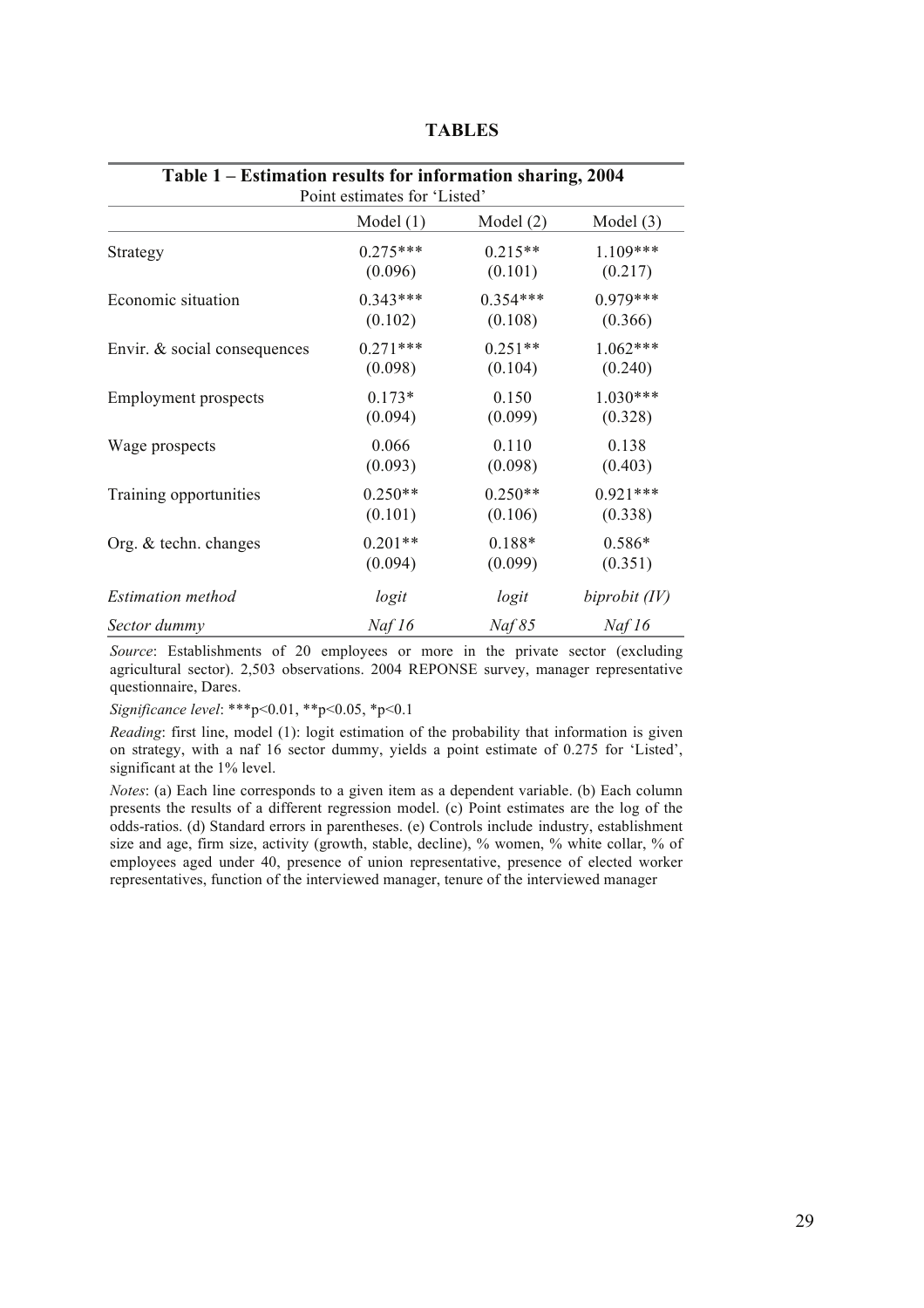| o,<br>Point estimates for 'Listed' |             |             |               |
|------------------------------------|-------------|-------------|---------------|
|                                    | Model $(1)$ | Model $(2)$ | Model $(3)$   |
| Strategy                           | $0.232**$   | $0.280***$  | $-0.313$      |
|                                    | (0.101)     | (0.107)     | (0.770)       |
| Economic situation                 | 0.114       | 0.092       | $-0.879$      |
|                                    | (0.103)     | (0.109)     | (0.594)       |
| <b>Employment</b> prospects        | 0.034       | 0.079       | $-0.020$      |
|                                    | (0.100)     | (0.105)     | (0.619)       |
| Wage prospects                     | 0.079       | 0.027       | $-0.512$      |
|                                    | (0.100)     | (0.106)     | (0.822)       |
| Training opportunities             | $-0.008$    | $-0.101$    | $-0.598$      |
|                                    | (0.109)     | (0.114)     | (0.664)       |
| Org. & techn. changes              | 0.088       | 0.061       | $-0.212$      |
|                                    | (0.100)     | (0.104)     | (0.585)       |
| <i>Estimation method</i>           | logit       | logit       | biprobit (IV) |
| Sector dummy                       | Naf16       | Naf 85      | Naf16         |

## **Table 2 - Estimation results for information sharing, 1998**

*Source*: Establishments of 20 employees or more in the private sector (excluding agricultural sector). 2,380 observations. 1998 REPONSE survey, manager representative questionnaire, Dares.

*Significance level*: \*\*\*p<0.01, \*\*p<0.05, \*p<0.1

*Reading*: first line, model (1): logit estimation of the probability that information is given on strategy, with a naf 16 sector dummy, yields a point estimate of 0.232 for 'Listed', significant at the 5% level.

*Notes*: (a) Each line corresponds to a given item as a dependent variable. (b) Each column presents the results of a different regression model. (c) Point estimates are the log of the odds-ratios. (d) Standard errors in parentheses. (e) Controls include industry, establishment size and age, firm size, activity (growth, stable, decline), % women, % white collar, presence of union representative, presence of elected worker representatives, function of the interviewed manager, tenure of the interviewed manager.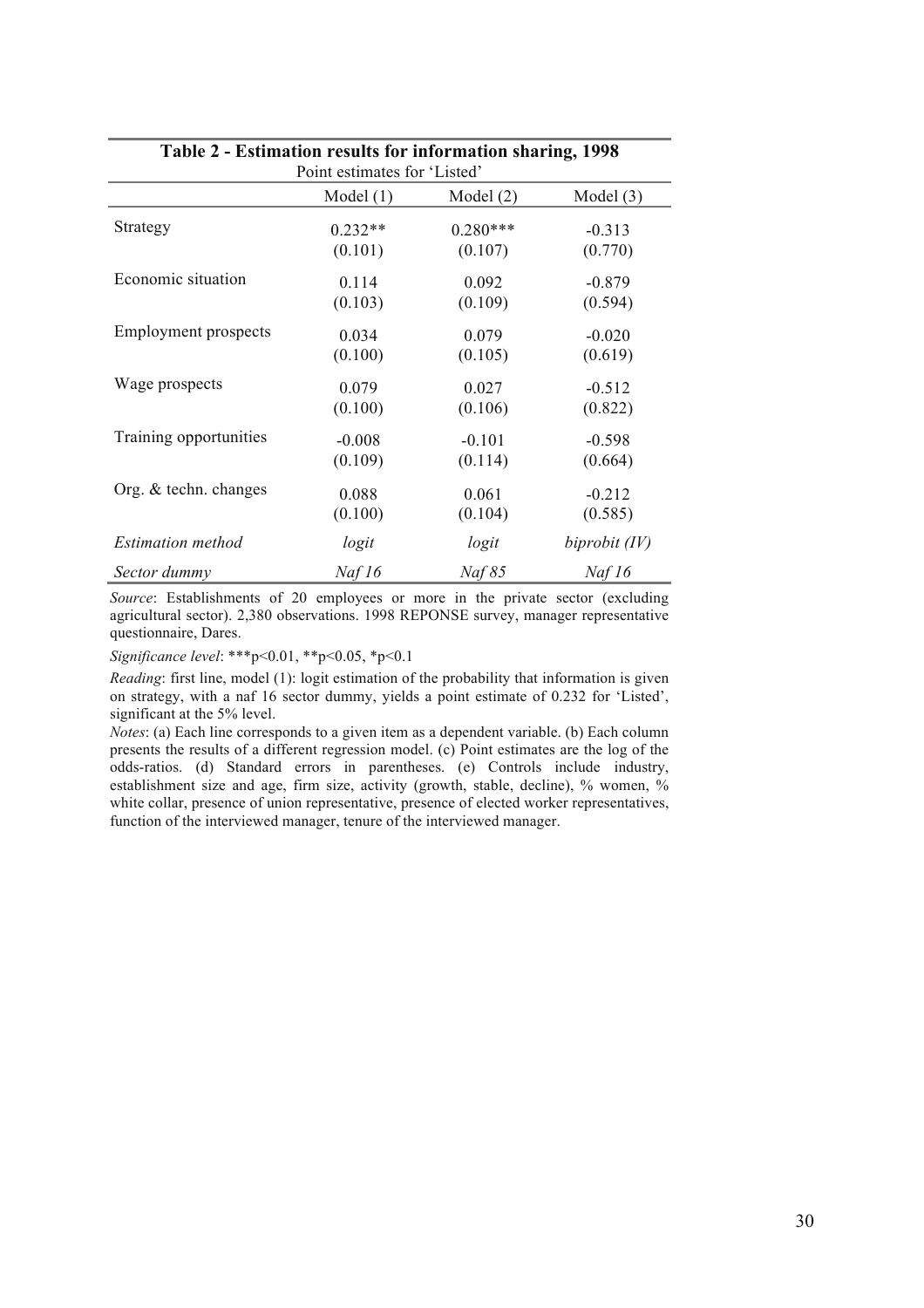| Table 3 - Estimation results for recognition of effort, 2004<br>Point estimates for each information topic |                      |                      |  |  |
|------------------------------------------------------------------------------------------------------------|----------------------|----------------------|--|--|
| Model $(1)$<br>Model $(2)$                                                                                 |                      |                      |  |  |
| Strategy                                                                                                   | $-0.011$<br>(0.062)  | $-0.008$<br>(0.062)  |  |  |
| Economic situation                                                                                         | 0.171<br>(0.067)     | 0.021<br>(0.067)     |  |  |
| Envir. $&$ social csqces                                                                                   | $0.123**$<br>(0.063) | $0.112*$<br>(0.063)  |  |  |
| <b>Employment</b> prospects                                                                                | 0.059<br>(0.061)     | 0.071<br>(0.061)     |  |  |
| Wage propsects                                                                                             | $0.141**$<br>(0.060) | $0.133**$<br>(0.060) |  |  |
| Training opportunities                                                                                     | $0.139**$<br>(0.064) | $0.134**$<br>(0.065) |  |  |
| Org. & techn. changes                                                                                      | $-0.028$<br>(0.061)  | $-0.020$<br>(0.061)  |  |  |
| Log (wage)                                                                                                 | $N$ o                | Yes                  |  |  |
| <i>Estimation method</i>                                                                                   | Logit                | Logit                |  |  |

*Source*: Workers in establishments of 20 employees or more in the private sector (excluding agricultural sector). 5,780 observations. 2004 REPONSE survey, manager representative and employee questionnaires, Dares.

*Significance level*: \*\*\*p<0.01, \*\*p<0.05, \*p<0.1

*Notes*: (a) The dependant variable is, in both column 1 and 2, work recognition (b) Each line presents the results of a different regression, with a specific topic for information introduced as independent variable. (c) Point estimates are the log of the odds-ratios. (d) Robust standard errors, clustered on establishments, in parentheses. (e) Controls include industry, establishment size and age, firm size, % women, % white collar, % of employees aged under 40, presence of union representative, presence of elected worker representatives, skill, tenure and sex of the interviewed employee and whether he(she) is a union member. (f) log wage is the logarithm of the net hourly wage in December 2003.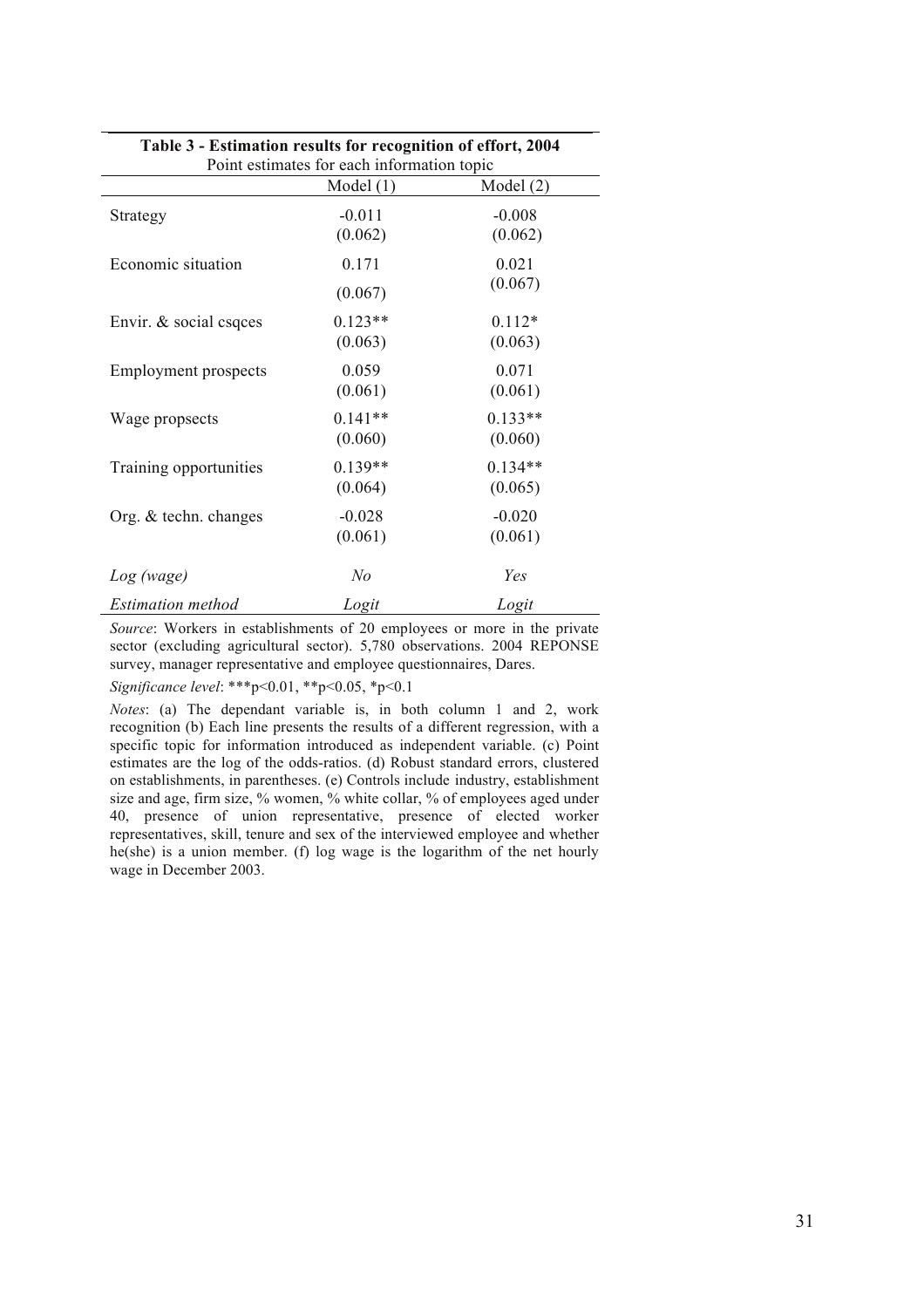| Table A1 - Information sharing inside workplace, 2004              |                           |             |             |
|--------------------------------------------------------------------|---------------------------|-------------|-------------|
|                                                                    | Means $(\%)$ of variables |             |             |
| % of establishments where information is frequent according to the |                           |             |             |
|                                                                    | manager                   |             |             |
|                                                                    | Total                     | Listed      | Non-listed  |
|                                                                    | $2,503$ obs               | $1,061$ obs | $1,442$ obs |
| Strategy                                                           | 45.91                     | 55.41       | 42.52       |
| Economic situation                                                 | 55.52                     | 66.26       | 51.69       |
| Envir. & social consequences                                       | 27.39                     | 33.78       | 25.11       |
| <b>Employment prospects</b>                                        | 43.01                     | 51.47       | 39.99       |
| Wage prospects                                                     | 42.84                     | 47.98       | 41.01       |
| Training opportunities                                             | 59.76                     | 7142        | 55.61       |
| Org. $&$ techn. changes                                            | 41.74                     | 46.47       | 40.06       |

#### **APPENDIX**

*Source*: Establishments of 20 employees or more in the private sector (excluding agricultural sector). 2004 REPONSE survey, manager representative questionnaires, Dares.

*Note*: all variables are weighted by REPONSE sampling weights.

| Table A2 - Information sharing inside workplace, 1998<br>Means $(\% )$ of variables |             |           |            |
|-------------------------------------------------------------------------------------|-------------|-----------|------------|
| % of establishments where information is frequent according to the                  |             |           |            |
|                                                                                     | manager     |           |            |
|                                                                                     | Total       | Listed    | Non-listed |
|                                                                                     | $2,380$ obs | $932$ obs | 1,448 obs  |
| Strategy                                                                            | 44.23       | 54.81     | 40.64      |
| Economic situation                                                                  | 52.55       | 62.79     | 49.07      |
| <b>Employment</b> prospects                                                         | 42 16       | 48 24     | 40.09      |
| Wage prospects                                                                      | 38.57       | 45.92     | 36.08      |
| Training opportunities                                                              | 65.60       | 72.93     | 63.12      |
| Org. $&$ techn. changes                                                             | 50.67       | 56.33     | 48.75      |

*Source*: Establishments of 20 employees or more in the private sector (excluding agricultural sector). 1998 REPONSE survey, manager representative questionnaires, Dares.

*Note*: all variables are weighted by REPONSE sampling weights.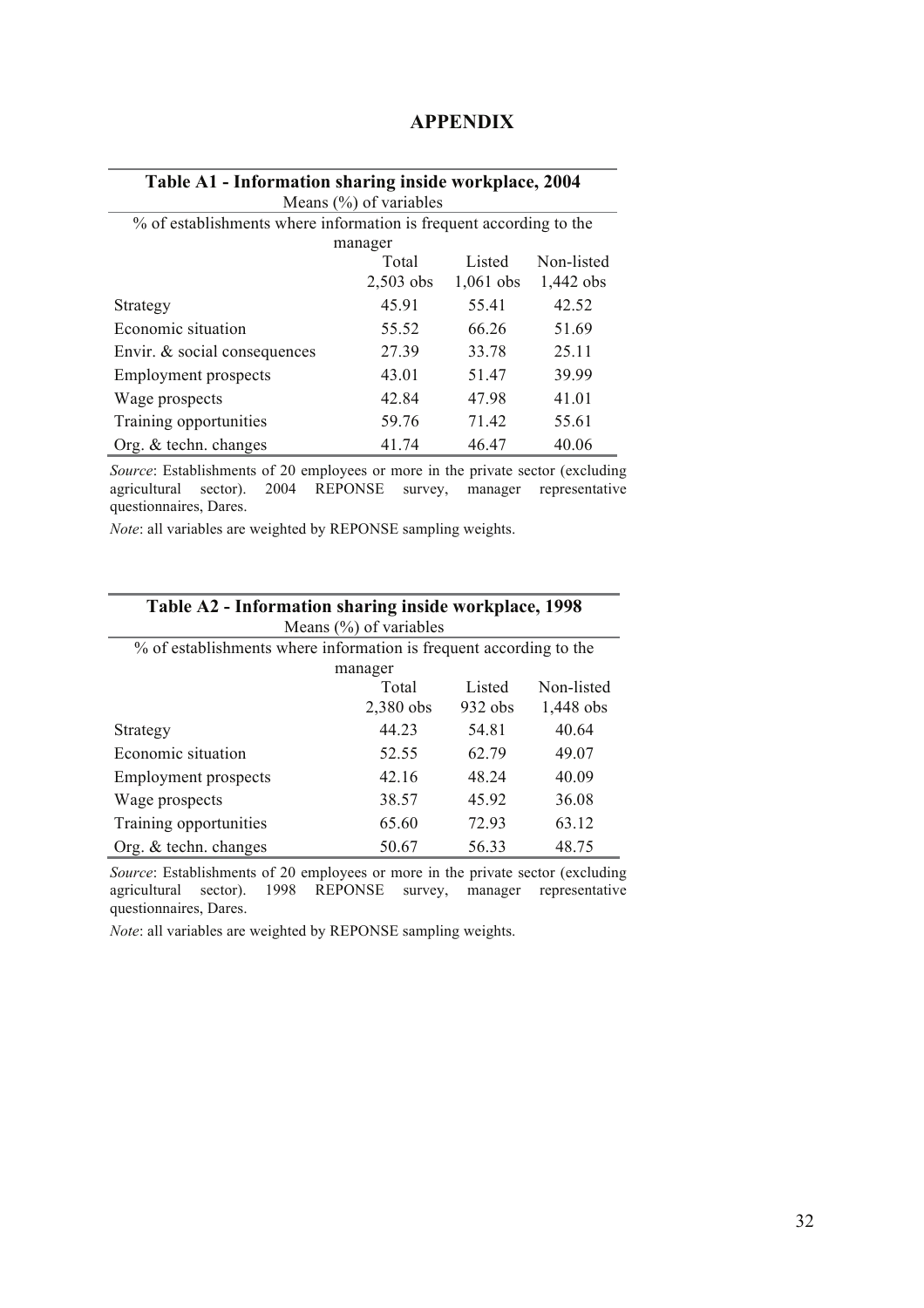| Means $(\%)$ of variables in 2004 and 1998          |              |            |  |
|-----------------------------------------------------|--------------|------------|--|
|                                                     | 2004         | 1998       |  |
|                                                     | $2,503$ obs. | 2,380 obs. |  |
| Firm and establishment characteristics              |              |            |  |
| Listed                                              | 26.27        | 25.36      |  |
| Establishment size                                  |              |            |  |
| from $20$ to $50$                                   | 63.75        | 64.66      |  |
| from $50$ to $100$                                  | 19.72        | 18.66      |  |
| from 100 to 200                                     | 9.60         | 10.10      |  |
| from 200 to 500                                     | 5.43         | 5.01       |  |
| more than 500                                       | 1.50         | 1.57       |  |
| Firm size                                           |              |            |  |
| Only one estab.                                     | 48.56        | 47.01      |  |
| less than 200                                       | 23.41        | 17.06      |  |
| from 200 to 500                                     | 6.46         | 8.26       |  |
| from 500 to 1000                                    | 4.37         | 4.80       |  |
| more than 1000                                      | 17.20        | 22.86      |  |
| Establishment age                                   |              |            |  |
| less than 10 years                                  | 14.16        | 30.89      |  |
| 10 to 50 years                                      | 67.91        | 58.28      |  |
| more than 50 years                                  | 17.93        | 10.83      |  |
| State of the market                                 |              |            |  |
| Growth                                              | 57.58        | 54.19      |  |
| Stable                                              | 27.15        | 30.36      |  |
| Decline                                             | 15.28        | 15.45      |  |
| Union delegate in the estab.                        | 36.36        | 34.30      |  |
| Elected worker representative in the estab.         | 75.04        | 73.36      |  |
| Proportion of women                                 |              |            |  |
| less than 15%                                       | 27.40        | 35.32      |  |
| 15 to 60%                                           | 51.48        | 39.07      |  |
| more than 60%                                       | 21.12        | 19.35      |  |
| miss                                                |              | 6.26       |  |
| Proportion of managers, supervisors and technicians |              |            |  |
| less than 15%                                       | 29.91        | 23.79      |  |
| 15 to 30%                                           | 26.34        | 28.84      |  |
| 30 to 50%                                           | 18.09        | 14.04      |  |
| more than 50%                                       | 25.65        | 12.76      |  |
| miss                                                |              | 20.57      |  |
| Proportion of employees aged under 40               |              |            |  |
| less than 40%                                       | 18.08        |            |  |
| 40 to 70%                                           | 52.40        |            |  |
| more than 70%                                       | 29.52        |            |  |
| <b>Manager characteristics</b>                      |              |            |  |
| Function (working in HR department)                 | 22.51        | 19.81      |  |

## **Table A3 – Firm, establishment and respondent characteristics**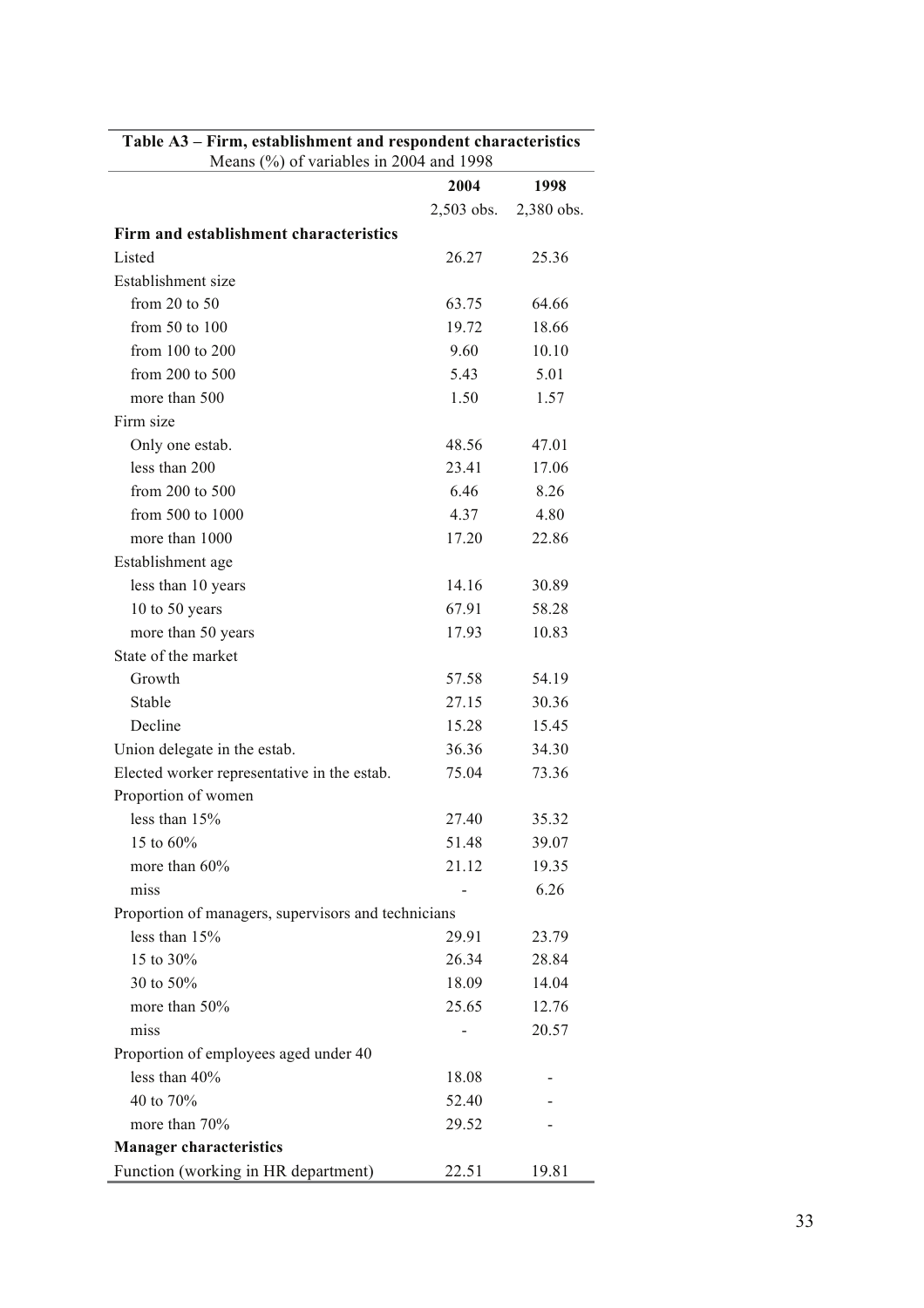| Tenure            |       |       |
|-------------------|-------|-------|
| less than 4 years | 33.79 | 20.07 |
| 2 to 9 years      | 1993  | 10.98 |
| 10 years and more | 46 29 | 21.43 |
| miss              | -     | 47.52 |

*Source*: Establishments of 20 employees or more in the private sector (excluding agricultural sector). 1998 and 2004 REPONSE surveys, manager representative questionnaire, Dares. Workforce characteristics are drawn from the DADS, INSEE.

*Note*: all variables are weighted by REPONSE sampling weights.

| strategy, 2004                             |                |                                       |  |
|--------------------------------------------|----------------|---------------------------------------|--|
| Instrumental variable bi-probit estimation |                |                                       |  |
|                                            | Step $(1)$     | Step $(2)$                            |  |
|                                            | Listed         | Information<br>sharing on<br>strategy |  |
|                                            | Point estimate | Point estimate                        |  |
| Fitted value for listed                    |                | $1.109***$                            |  |
| Sector dummy                               |                |                                       |  |
| Agri-food industry                         | ref            | ref                                   |  |
| Consumer goods industry                    | $-0.115$       | $-0.118$                              |  |
| Automotive industry                        | 0.281          | 0.031                                 |  |
| Capital goods industry                     | 0.176          | $-0.024$                              |  |
| Intermediate goods industry                | 0.085          | $-0.146$                              |  |
| Energy                                     | $-0.682***$    | $0.581***$                            |  |
| Construction                               | 0.259          | $-0.467***$                           |  |
| Commerce                                   | $-0.010$       | $-0.013$                              |  |
| Transports                                 | 0.242          | $-0.279*$                             |  |
| <b>Financial activities</b>                | 0.202          | 0.226                                 |  |
| Real-estate activities                     | $-0.987*$      | 0.439                                 |  |
| Business services                          | 0.151          | $-0.291**$                            |  |
| Personal and domestic services             | 0.138          | $-0.362**$                            |  |
| Education, health, social services         | $-0.232$       | $-0.123$                              |  |
| Establishment size                         |                |                                       |  |
| from $20$ to $50$                          | ref            | ref                                   |  |
| from 50 to 100                             | $0.169*$       | 0.036                                 |  |
| from 100 to 200                            | $0.221**$      | $-0.028$                              |  |
| from 200 to 500                            | $0.348***$     | $-0.070$                              |  |
| more than 500                              | $0.305***$     | 0.013                                 |  |
| Firm size                                  |                |                                       |  |
| Only one estab.                            | ref            | ref                                   |  |
| less than 200                              | 0.049          | 0.070                                 |  |

## **Table A4 – Complete estimation results for information sharing on strategy , 2004**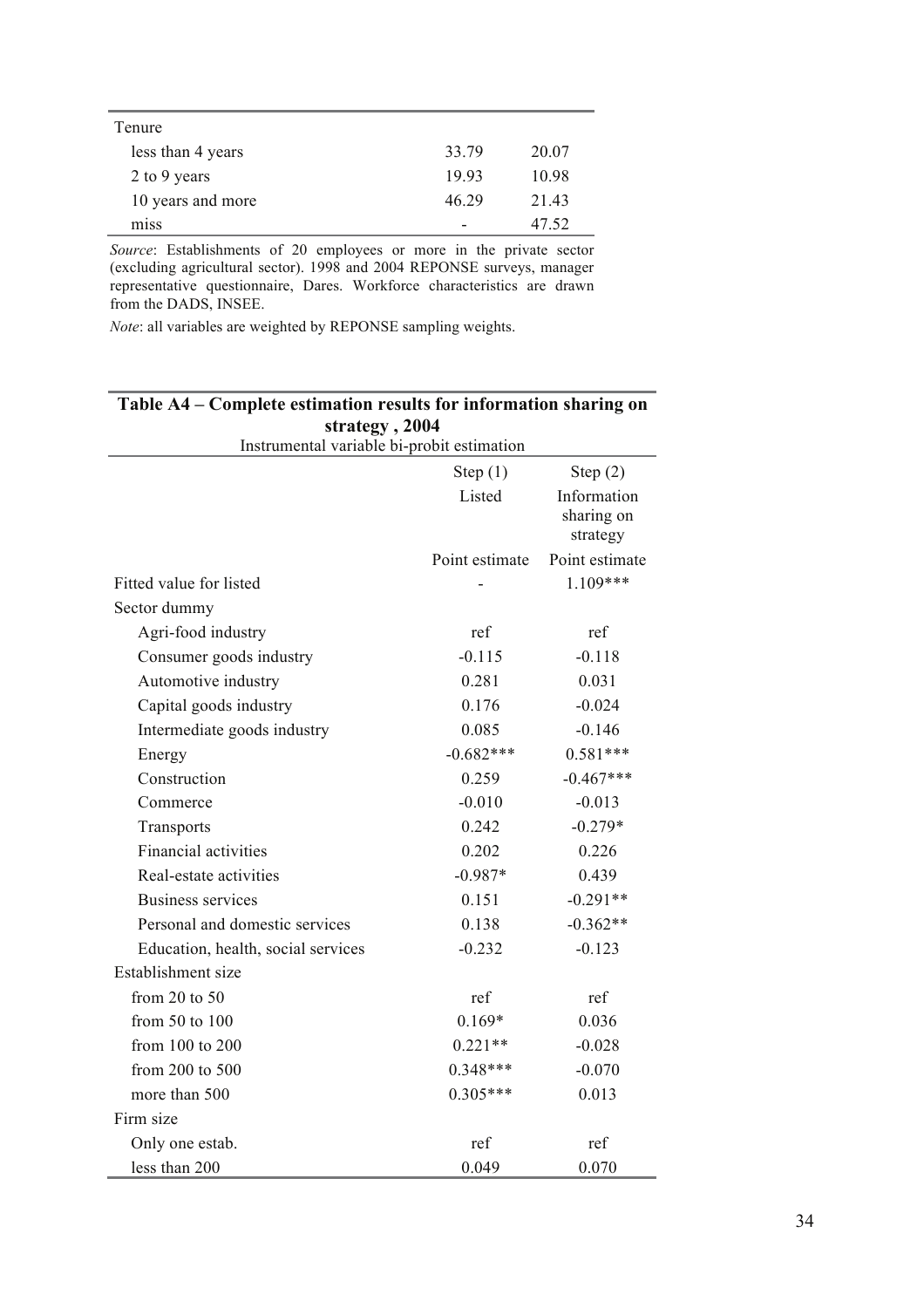| from 200 to 500                                     | $0.340***$  | 0.056       |
|-----------------------------------------------------|-------------|-------------|
| from 500 to 1000                                    | $0.560***$  | $-0.111$    |
| more than 1000                                      | $0.811***$  | $-0.017$    |
| Establishment age                                   |             |             |
| less than 10 years                                  | ref         | ref         |
| 10 to 50 years                                      | $-0.172*$   | $0.157*$    |
| more than 50 years                                  | $-0.207*$   | 0.114       |
| State of the market                                 |             |             |
| Growth                                              | ref         | ref         |
| Stable                                              | $-0.054$    | $-0.015$    |
| Decline                                             | 0.063       | $-0.123*$   |
| Union delegate in the estab.                        | $0.380***$  | $-0.099$    |
| Elected worker representative in the estab.         | 0.134       | 0.098       |
| Proportion of women                                 |             |             |
| less than $15%$                                     | ref         | ref         |
| 15 to 60%                                           | 0.047       | 0.011       |
| more than 60%                                       | $-0.083$    | 0.077       |
| Proportion of managers, supervisors and technicians |             |             |
| less than 15%                                       | ref         | ref         |
| 15 to 30%                                           | $0.168*$    | $0.245***$  |
| 30 to 50%                                           | $0.308***$  | $0.229**$   |
| more than 50%                                       | $0.455***$  | $0.224**$   |
| Proportion of employees aged under 40               |             |             |
| less than 40%                                       | ref         | ref         |
| 40 to 70%                                           | $-0.116$    | $0.129*$    |
| more than 70%                                       | 0.024       | $0.397***$  |
| Function (working in HR department)                 |             | 0.025       |
| Tenure                                              |             |             |
| less than 4 years                                   |             | ref         |
| 2 to 9 years                                        |             | $0.139**$   |
| 10 years and more                                   |             | 0.032       |
| Market openess (instrumental variable)              | $0.386***$  |             |
| Intercept                                           | $-1.422***$ | $-0.805***$ |
| <b>Estimated Rho</b>                                | $-0.674***$ |             |

*Source*: Establishments of 20 employees or more in the private sector (excluding agricultural sector). 2,503 observations. 2004 REPONSE survey, manager representative questionnaire, Dares.

*Significance level*: \*\*\*p<0.01, \*\*p<0.05, \*p<0.1

*Reading*: step (1) estimates the probability to be listed and step (2) estimates the probability that information is shared with workers on strategy.

*Note*: Point estimates are the log of the odds-ratios.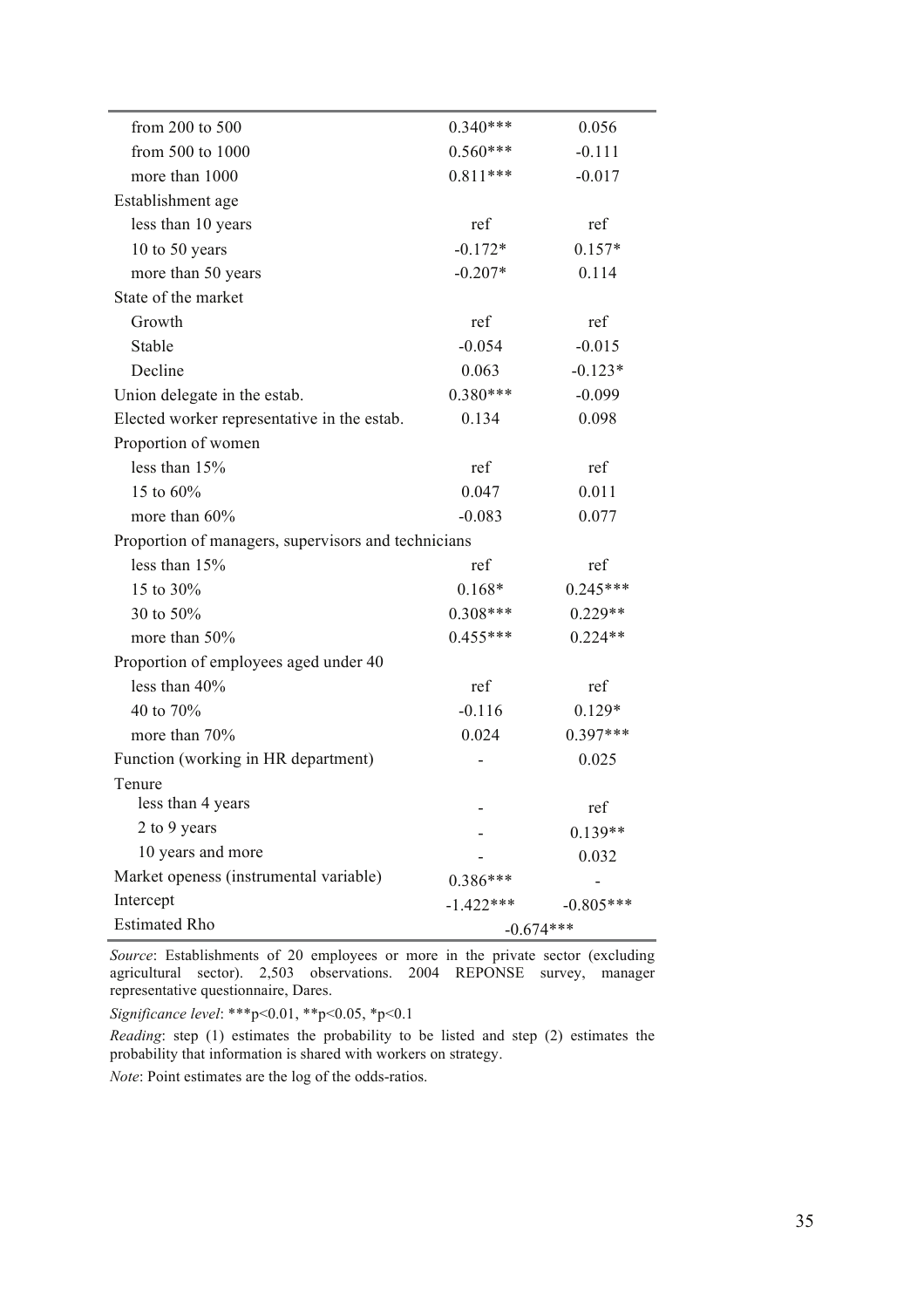| Table A5 - Individual characteristics for |       |  |
|-------------------------------------------|-------|--|
| employees, 2004                           |       |  |
| Means $(\%)$ of variables                 |       |  |
| Women                                     | 35.63 |  |
| Part-time                                 | 9.45  |  |
| Occupation                                |       |  |
| Manager                                   | 18.89 |  |
| Technicians and associate professionals   | 24.55 |  |
| Clerical and sales worker                 | 20.35 |  |
| Production worker                         | 36.21 |  |
| Tenure                                    |       |  |
| less than 9 years                         | 48.76 |  |
| 10 to 20 years                            | 26.96 |  |
| 20 years and more                         | 24.29 |  |
| Union member                              |       |  |
| Yes                                       | 7.35  |  |
| No, but was before                        | 12.79 |  |
| No, never                                 | 79.87 |  |

*Field*: Employees of establishments of 20 employees or more in the private sector (excluding agricultural sector). 5,781 observations.

*Source*: 2004 REPONSE surveys, employee questionnaire, Dares *Note*: all variables are weighted by REPONSE sampling weights